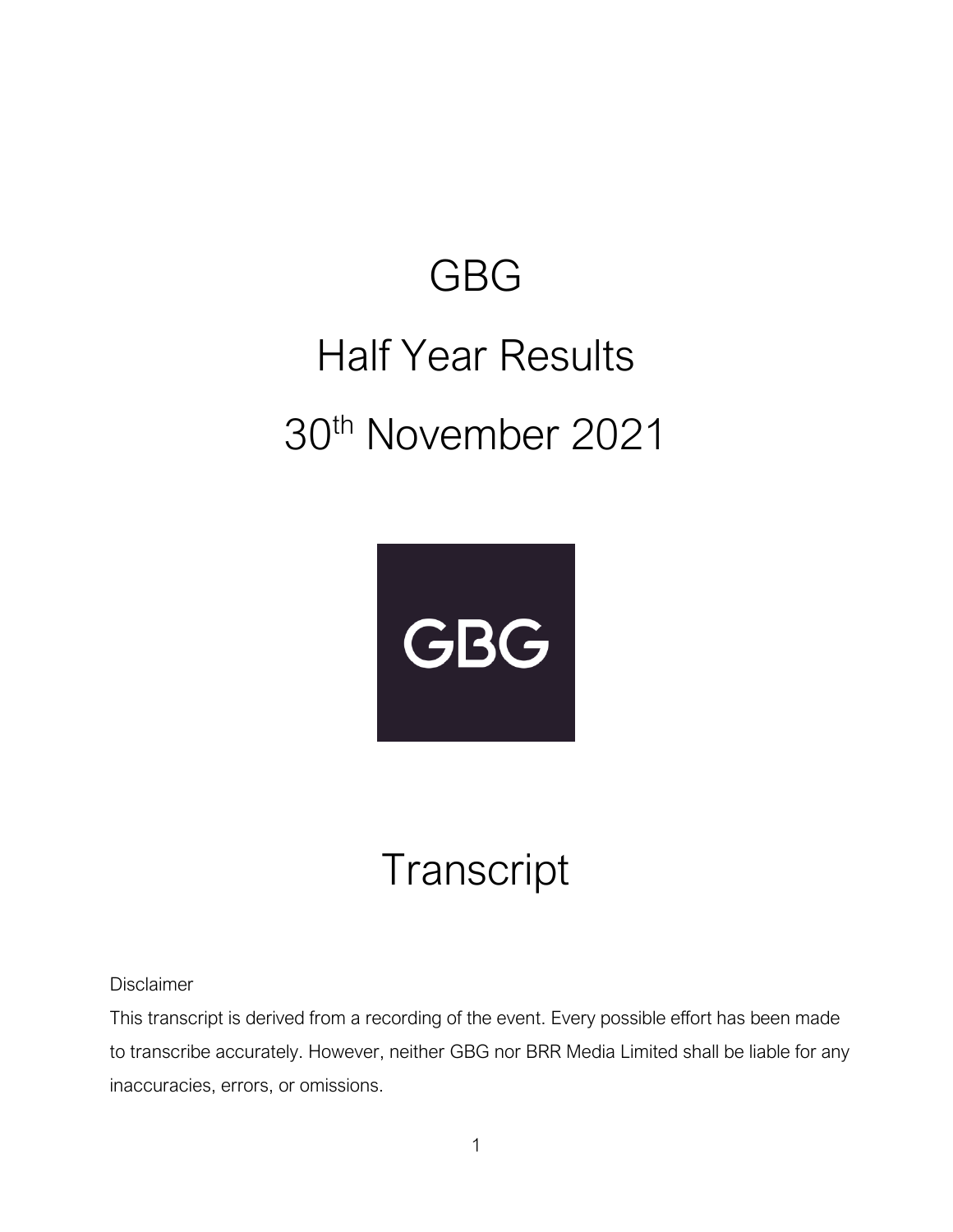Operator: Good day, and welcome to the GB Group PLC half-year results 2021 conference call. At this time, I would like to turn the conference over to Chris Clark. Please go ahead.

- Chris Clark: Thank you, Sergei, and a very good morning to you all and a warm welcome from myself, Chris, and from David. Delighted also to be joined on the bridge today by our new investor relations manager, Richard Foster, who joined us just a few weeks ago. So, in terms of agenda, firstly, David and I will spend a little bit of time going through the highlights, both strategic and financial, of the first half, and then we'll turn our attention to the news that broke more recently of on the acquisition of Acuant, and I'm delighted to report that as of yesterday, we closed the transaction.
- Chris Clark: So overall we're very pleased with the progress and performance in the first half of the year. We showed good growth to 12.6% constant currency organic growth across the group, with all three segments showing double-digit growth. Equally, delighted that we achieved record people and customer engagement scores. In fact, 94% of the GBG team would recommend that GBG is a great place to work in our most recent engagement survey, and we've achieved record customer net promoter scores of over 50, which is world-class. At the same time, we continue to deliver innovative new solutions for our customers right across the world, whilst post-half-year, we're delighted that the Acuant team have joined the GBG family.
- Chris Clark: The markets that we serve continues to grow and grow strongly, driven by a number of factors: ever-increasing online transactions, ever-increasing risk of fraud, increased compliance requirements, and that's underpinned by consumers demanding a frictionless experience when they transact with a business online, but also to be protected. So, our market is growing well, and that creates significant opportunity for us.

Chris Clark: Looking a little bit closer at both strategic progress and results, as I've already said, overall, we saw good, robust growth right across the business at 12.6%.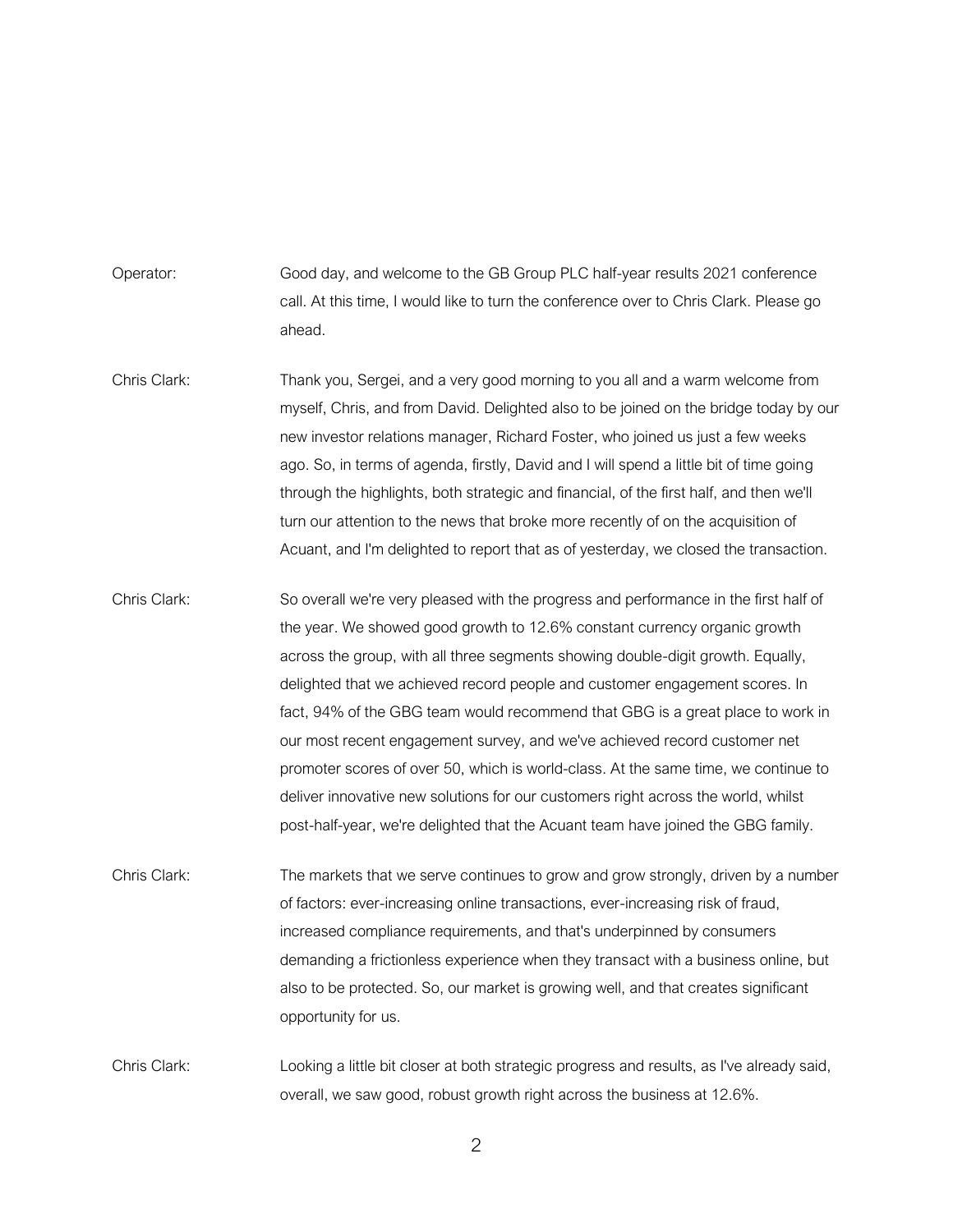Interestingly, two thirds of the growth came from existing customers and a third from new, and that's more in line with what we saw pre-pandemic. And a number of you were on the call during the pandemic; that was shifted a little bit more to 80% from existing and 20% from new. And I think that does show an indication that the business has returned to some pre-COVID normal trends, albeit that one never quite knows what's going to happen tomorrow.

- Chris Clark: Looking at location, which is 27% of the group, we showed strong growth of 15% driven by good growth across all geographies and all sectors, wins that we secured in the second half of last year starting to transact significantly, such as Just Eat, as well as some recovery in what we called COVID-troubled sectors and a slight softening in some of the sectors that saw exaggerated growth at the height of lockdowns around the world. We continue to win new business, whether that's GoPro, garments, Spotify, [Jaws 00:03:41], Harper Collins, and we saw strong renewal rates. In the first half, we were also delighted to launch the next-generation address-capture service, extending our competitive advantage.
- Chris Clark: Turning to identity, which is 58% of growth, we're really that we posted double-digit growth of 10%, because, as a number of you know, we were up against very strong comparables, particularly the US stimulus work. Overall, we saw good growth from our existing customers. We saw good growth from new business that we secured, and we were helped by firstly, £3 million from the US stimulus that we didn't expect to continue, and that compares to £10 million in the first half last year, and very strong crypto volumes, particularly at the beginning of the period, April and May, which accounted for about £4 million.
- Chris Clark: We won a number of new customers, such as Welcome Technology or QNB Mutual in the US, or Zilch Technologies, a new UK startup, buy-now-pay-later, and that is gaining good momentum. And we continue to innovate with the launch of our nocode, low-touch ID verification solution in the UK called Rapid ID and continue to enhance our services in the US with Flex API offering, which means that our customers can access different elements of the service along the customer lifecycle.

Chris Clark: And then last but not least, our fraud division, which is 14% of the growth, grew at 17%, albeit against a weak comparative last first half, and really a number of factors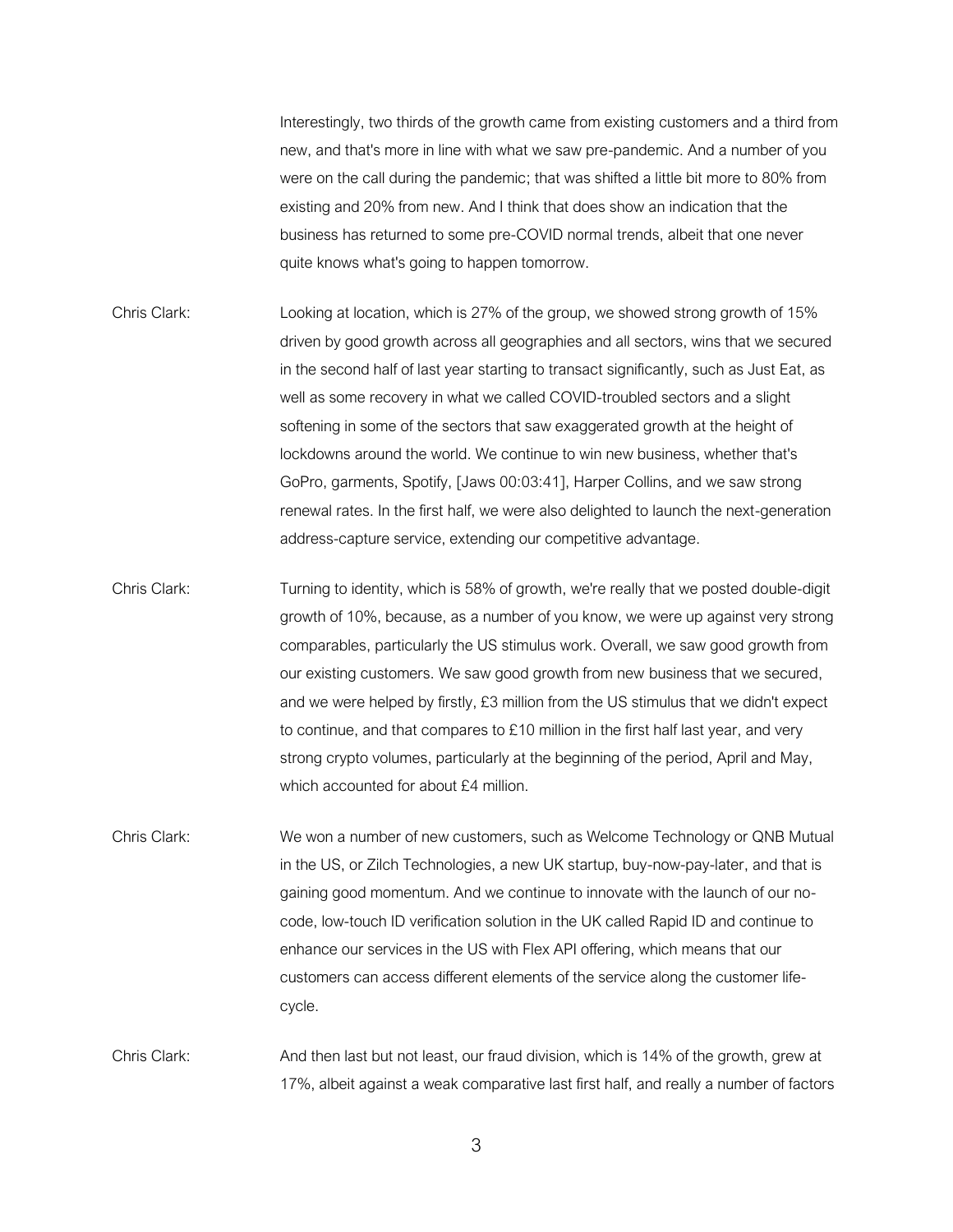at play. Firstly, as a reminder, there's two core elements to our fraud offerings. There's our UK Investigate service, which is about half that 14% of group. You'll recall that exactly a year ago we acquired HooYu, and we're delighted to report we're ahead of plan on the integration, and that's playing through both in terms of wins and upsell. For example, we won EON in the first half, and we saw good upsell with John Lewis. And then our compliance and fraud solutions that we traditionally sell across Asia-Pacific, we saw good recovery, with some significant renewals with some of the world's largest financial institutions and some good wins in our target geographies, such as Vietnam and Indonesia.

Chris Clark: So overall, really strong performance, and we're very pleased with the progress we've made. And now to talk to you in a little bit more detail, I'll hand to David.

David Ward: Thanks, Chris, and good morning, everyone. As Chris said, I'll now take you through the financial review in a little more detail. So as Chris has said, it was a six-month period in which GBG delivered a very strong financial performance. Our revenue for the half year was £109.2 million, which represents 5.4% increase over last year, and this translates into an increase of 12.6% in organic constant currency terms. We delivered adjusted operating profit of £27.8 million, up 3.5% on last year, and adjusted earnings per share of 10.9 pence, which was 4.8% higher than last year. And we did this while maintaining our strong cash generation. At the end of September, we had a cash balance of £39.5 million, and we converted our adjusted EBITDA to cash flows at a conversion rate of 130%.

- David Ward: So now let's take a look at the income statement in a bit more detail. As I said, revenue increased 5.4% in reported terms and 12.6 in organic constant currency terms, but there are a number of moving parts to the revenue trends, and we had benefit, as Chris has already mentioned, of approximately £7 million of one-off revenue items in the first half, and so I'll cover that in a bit more detail in a moment or two.
- David Ward: But sticking with the income statement, our gross margin held steady at 70%. We had an increase in operating expenses year over year of 7.3%. This increase reflects the fact that the prior year comparative was a period of significant uncertainty due to COVID, and as a result, we curbed our spend in that period quite successfully. So, in the current H1 period, we have seen some return of that spend,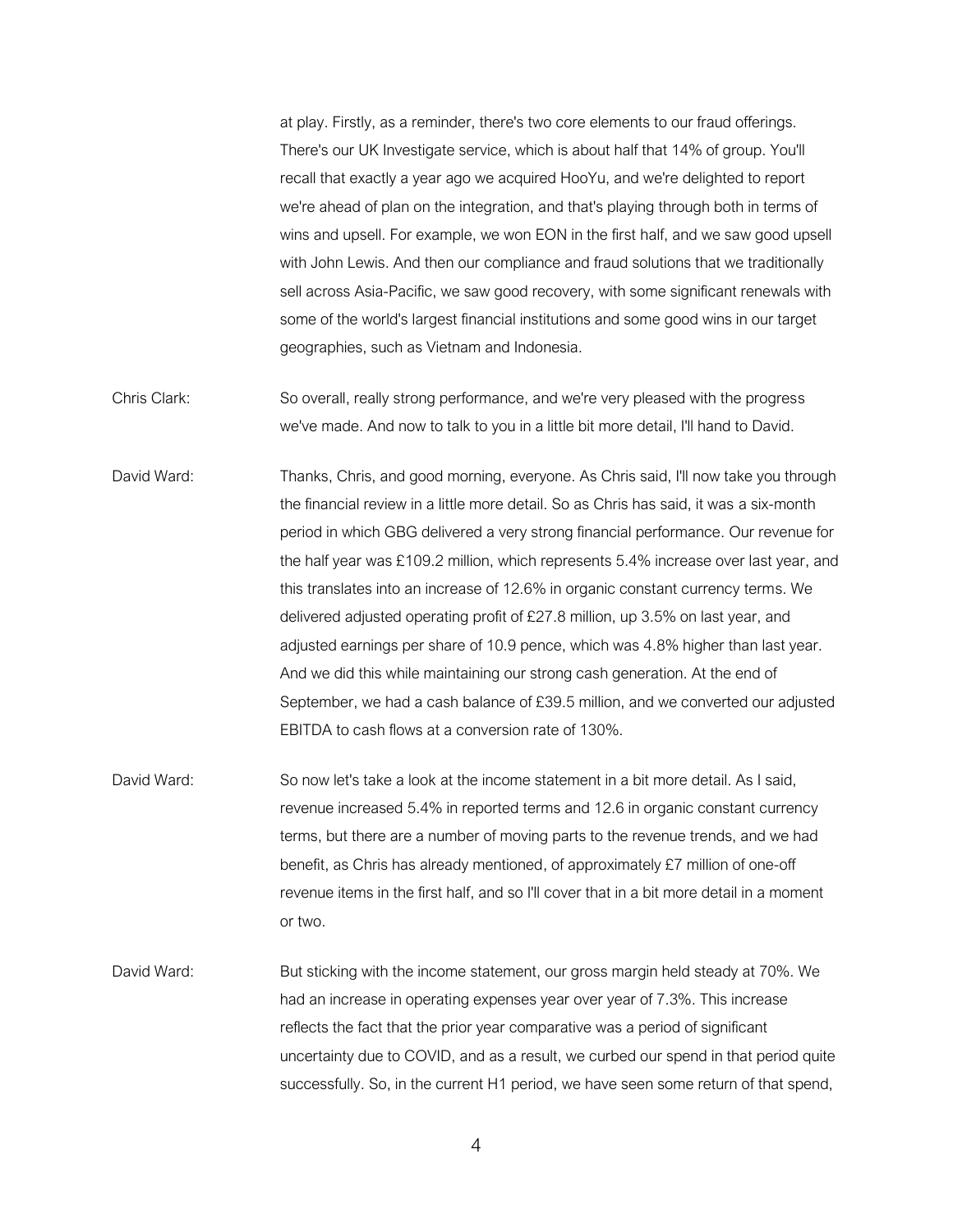in particular areas, such as marketing, and we have also had some limited travel cost return.

- David Ward: The increase also obviously reflects our annual salary review, where on average, the increase across the group was around 4.5% plus slightly higher bonus accruals given the relatively strong first half performance. Bringing that all together, that led to an adjusted operating profit of £27.8 million, which represents an increase of 3.5% over the last year and an operating profit margin of 25.5%. This operating margin is slightly higher than our target range of 22-23% due to the one-off revenue items of £7 million that we've already mentioned, plus we got off to a slightly slower than expected start to our planned investment hires this year, but I'm pleased to say that in that respect, we're now back on track, and so our margin for H2 as a discrete period is expected to be more closely in line with the target range.
- David Ward: We had exceptional and normalised expense items totalling £12.9 million, with exceptional items making up only a very small part of that at £490,000. The majority of this is the amortisation of acquired intangibles at £8.6 million and share-based payment charge of £3.9 million. The share-based payment charge increased by approximately £1.8 million period over period because of an increase in the share awards made to team members.
- David Ward: Our finance costs were lower than last year, after we fully repaid the previous RCF in the prior year. And on tax, our charge for the six months was £3.2 million, and this represented an effective rate of 22.2%, and on an adjusted basis, this was 19.4%, so slightly lower than our guidance due to the revenue mix in the period and also some catchups on R&D-related incentives.
- David Ward: Adjusted diluted EPS for the six-month period was 10.9 pence, and this represented an increase of 3.8% over the prior year. I should point out at this point that, having listened to feedback from analysts particularly, we have amended the way we calculate adjusted earnings per share to bring this more closely in line with how other companies calculate it. We had previously used the statutory tax charge in this calculation, but from now on, we will use a tax charge that has been adjusted for the exceptional and normalised items, for symmetry with the determination of adjusted operating profit. We've restated the comparative for this improvement.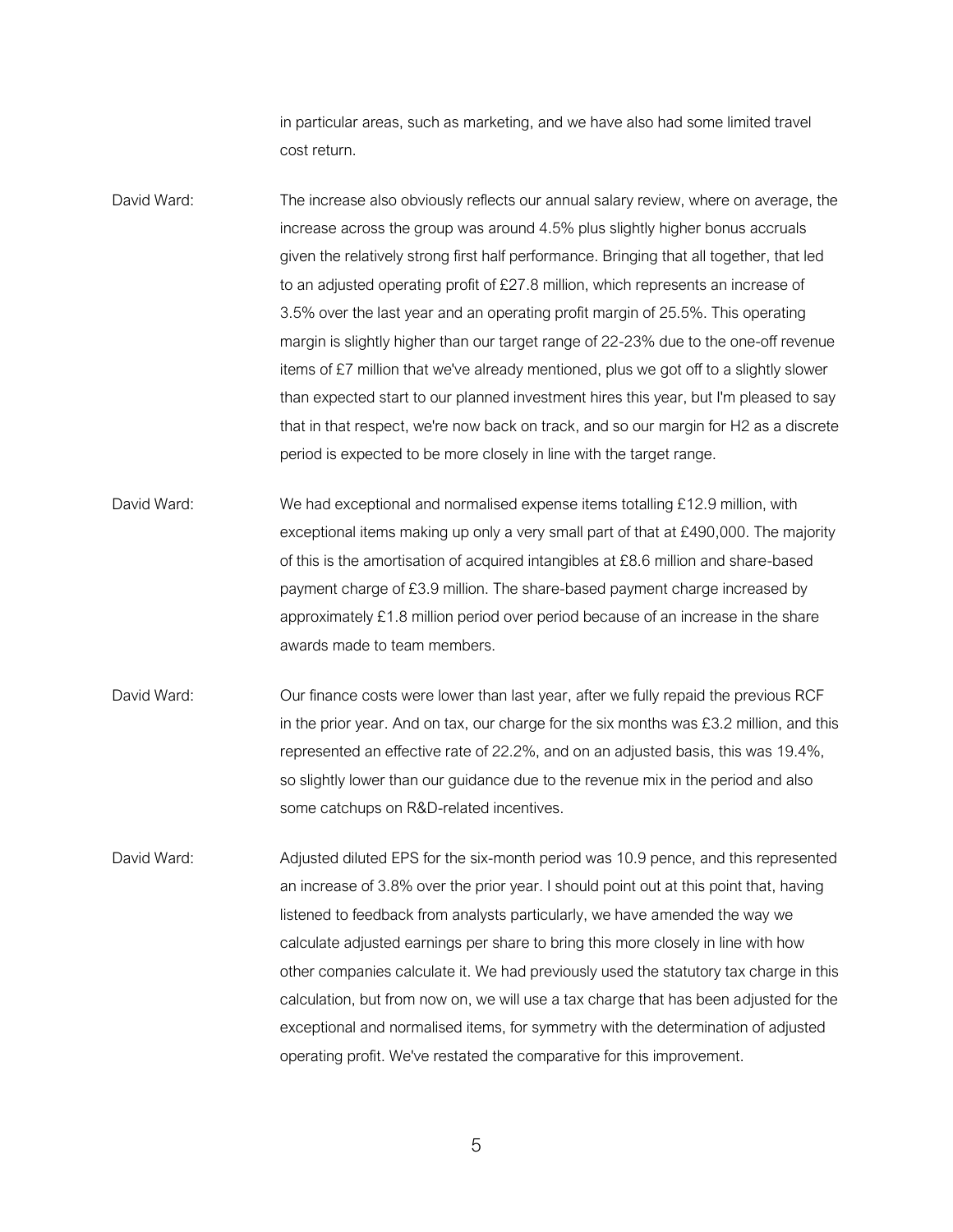- David Ward: Okay. So next, as promised, I wanted to provide more detail on the various moving parts within our revenue growth trend. Firstly, the main differences between our reported growth rate and the organic constant currency rate of 12.6%: this comes from two factors, the impact of the businesses we divested last year and the foreign currency translation effect, particularly for our revenues that come from the US.
- David Ward: And then to try and help you all understand the underlying growth trends from the first six months, we need to work through the one-off revenue impacts, of which there are just two. Firstly, there was the significant revenue from a customer project last year to assist the US government with the distribution of COVID support payments. This was worth £10 million last year in constant currency terms, and we were slightly surprised by the level of revenue we continued to see from this in the current period, in that this was much less but still worth £3 million.
- David Ward: And then the other unusual item we thought we should call out is the exceptional cryptocurrency customer volumes that we saw in Q4 of last year and that continued into April and May of '22, as Chris has already mentioned. In general, we have seen an increase from these customers over the last couple of years, but even that said, the consumption volumes in these particular months were extraordinarily high, and we got a boost from this of approximately £4 million in H1. So, underlying all of these moving parts, we had a growth rate of more like 17.6% in H1.
- David Ward: Okay, and then on this next slide, I've provided a breakdown of our revenue and growth by revenue models. This really underlines why our business model drives very high cash generation and cash conversion. The majority of GBG's revenue comes from either subscriptions representing upfront commitments, and these can either be time-limited or volume-limited, or transaction or consumption arrangements where customers pay more likely monthly in arrears based on their usage.
- David Ward: The strong growth seen in term-based subscriptions year over year was fuelled by the somewhat recovered performance of our fraud segment from the very COVIDaffected position of last year, and the 11.5% growth in transactions or consumptionbased billing has been particularly strong given this growth rate includes the net £3 million headwind from the identity segment one-off revenue impacts I described just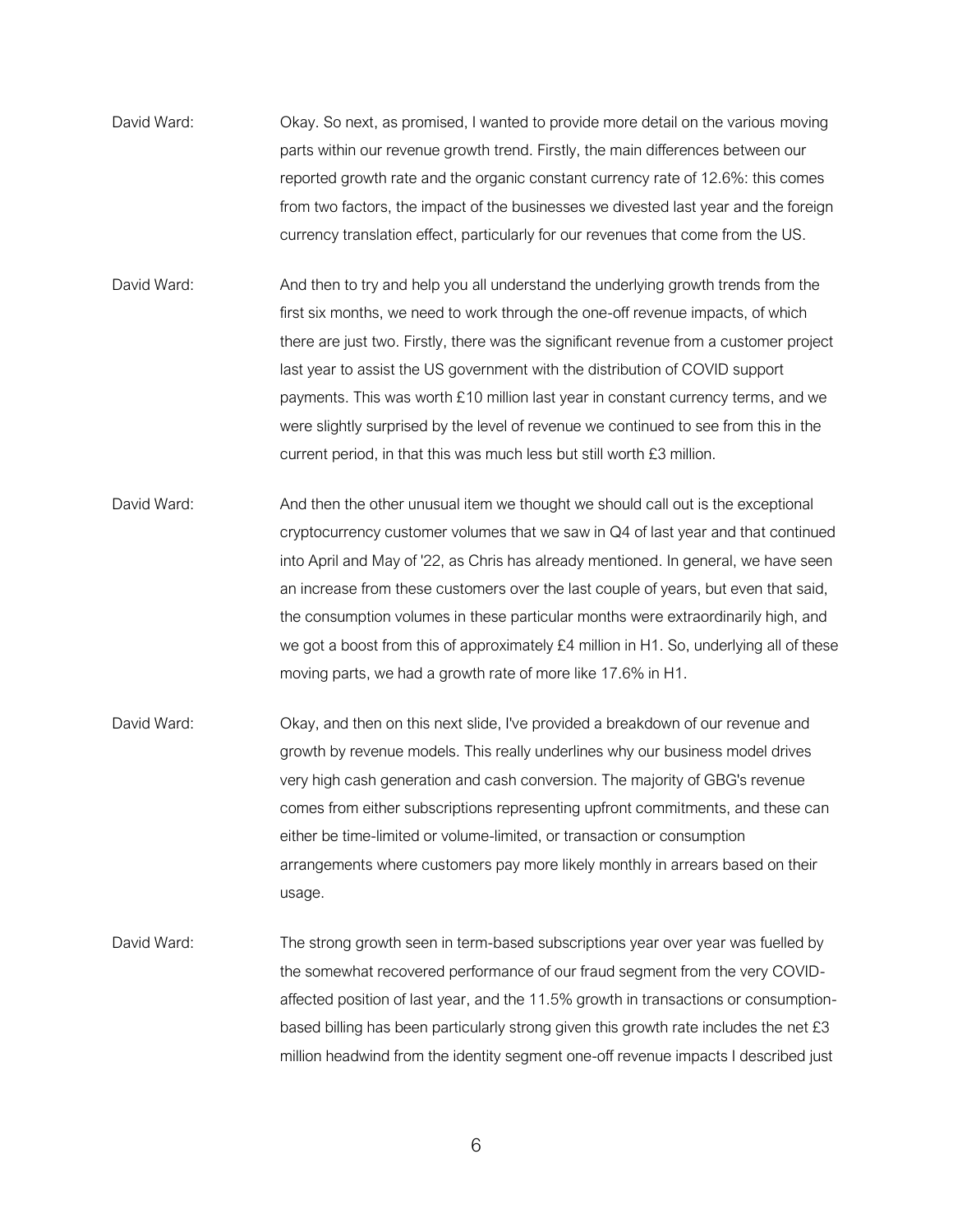a moment ago. In total, 96% of our revenue comes from either subscriptions or consumption-based revenue models.

- David Ward: In terms of the markets in which we operate, we didn't really see any significant changes in the six months. Growth remained strong in retail and technology sectors, and this was fuelled by the structural drivers Chris has already mentioned, and obviously increasing digital adoption in all sectors. Our revenue from gaming recovered somewhat, having been impacted last year by COVID and the suspension of live sport for several months. Through a geographic lens, in reported terms, the US revenue decreased as a percentage of the total, but this were really just reflects the reduced revenue from the one-off project, as well as currency translation effects. On an underlying basis, our US identity business continued its strong run with growth of 30% plus.
- David Ward: And then lastly from me in this section, here is a review of the balance sheet. There weren't really any significant changes up to the 30th of September. Intangible assets were affected by amortisation and foreign currency translation, and as I've already mentioned, our cash performance was strong, and net cash increased by £18.4 million to £39.5 million at the end of the period, and that was after the payment of our final dividend in respect of last year of £6.7 million Obviously, our net debt position has changed since the end of September as a result of the acquisition, and I'll talk more about that later in the presentation. With that, I'll now hand back to Chris.
- Chris Clark: Thank you, David. And now, turning our attention to the acquisition of Acuant Our growth strategy has been consistent for a number of years and I think is well known to a number of you. But in summary, it's about expanding our capabilities internationally, continuing to increase the customer numbers in key geographies over time, across sectors, continuing to increase our competitive advantage from a data product and technology perspective, and underpinned by having a great team.
- Chris Clark: M&A has been a core part of our strategy for a number of years and in fact, this is our 14th acquisition in the last 10 years. The reason we are so excited that yesterday we completed the acquisition and that the Acuant team of 210 very skilled team members joined the GBG family is Acuant is entirely complementary, not only to our growth strategy, but also to our data product technology and people.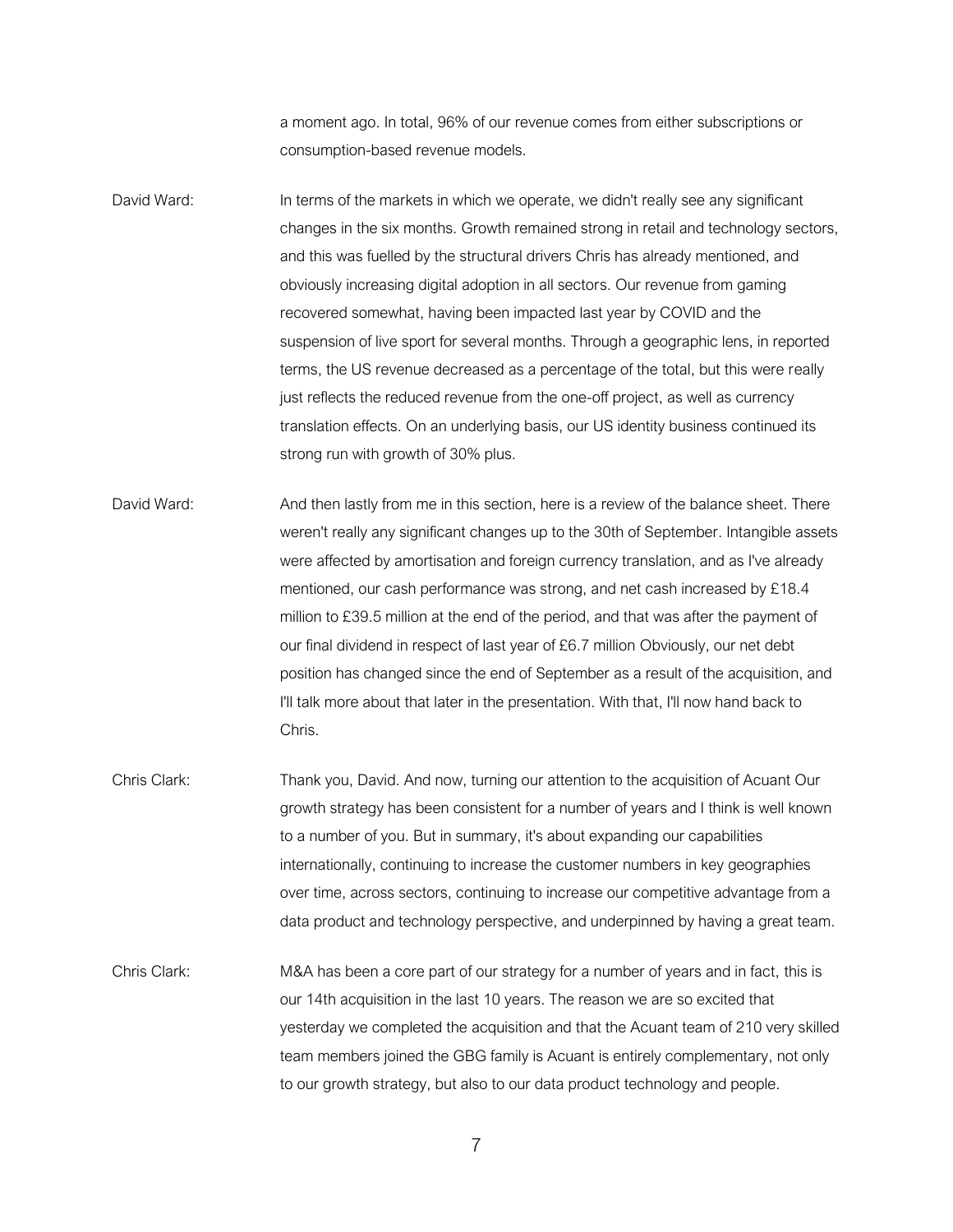- Chris Clark: In summary, because of that complimentary nature, we believe that the acquisition will accelerate our organic growth strategy by approximately two years and will be enhancing to our growth by approximately two percentage points. So, what we mean by that is where historically we've guided to low double digit organic growth of 10 to 12%, we're now saying we expect to grow in the region of 12 to 14%, and enhanced margins as David will describe. That really is down to the fact that it is complementary in terms of international expansion drives us into new sectors, accelerates our data products and technology roadmaps, and brings, as I said, 210 highly skilled team members to the GBG family.
- Chris Clark: Just touching on Acuant, Acuant is a business that GBG has known very well and worked with for a number of years, and in fact has been in our acquisition pipeline for a number of years. We are both pioneers in the identity verification market. Acuant was founded out of Los Angeles in 1999, and very much originally focused its technology and capability on document-led verification and went to market through an indirect means working with partners.
- Chris Clark: Fast forward to today, and like ourselves, Acuant have done a couple of big things, both organically and inorganically. They've expanded their service offering and they've, more recently, created direct sales capabilities, particularly in North America. They are still a predominantly US business with 83% of the revenues in the US and the majority of the team, but also R&D centres in Tel Aviv and here in Manchester. But at heart, they are a technology organisation with 130 of the 210 team members being technologists and I think also exemplified by the fact that they have 30 plus patents.
- Chris Clark: The market to which we of both GBG and Acuant is the core ID verification market; a market estimated to be worth 15.8 billion USD by 2025 and growing up mid-teens. What we are really excited about, however, is this accelerates our bringing together of identity and fraud to address the adjacent market of identity fraud - one of the fastest growing sub-sectors of the broader fraud market. That market is estimated to be worth 9.6 billion us growing at 15.8%.
- Chris Clark: So, turning into a little bit more detail about the strategic rationale. Firstly, geographic expansion: there's three core benefits from a GBG perspective of this acquisition geographically. Firstly, it gives us a greater exposure to the world's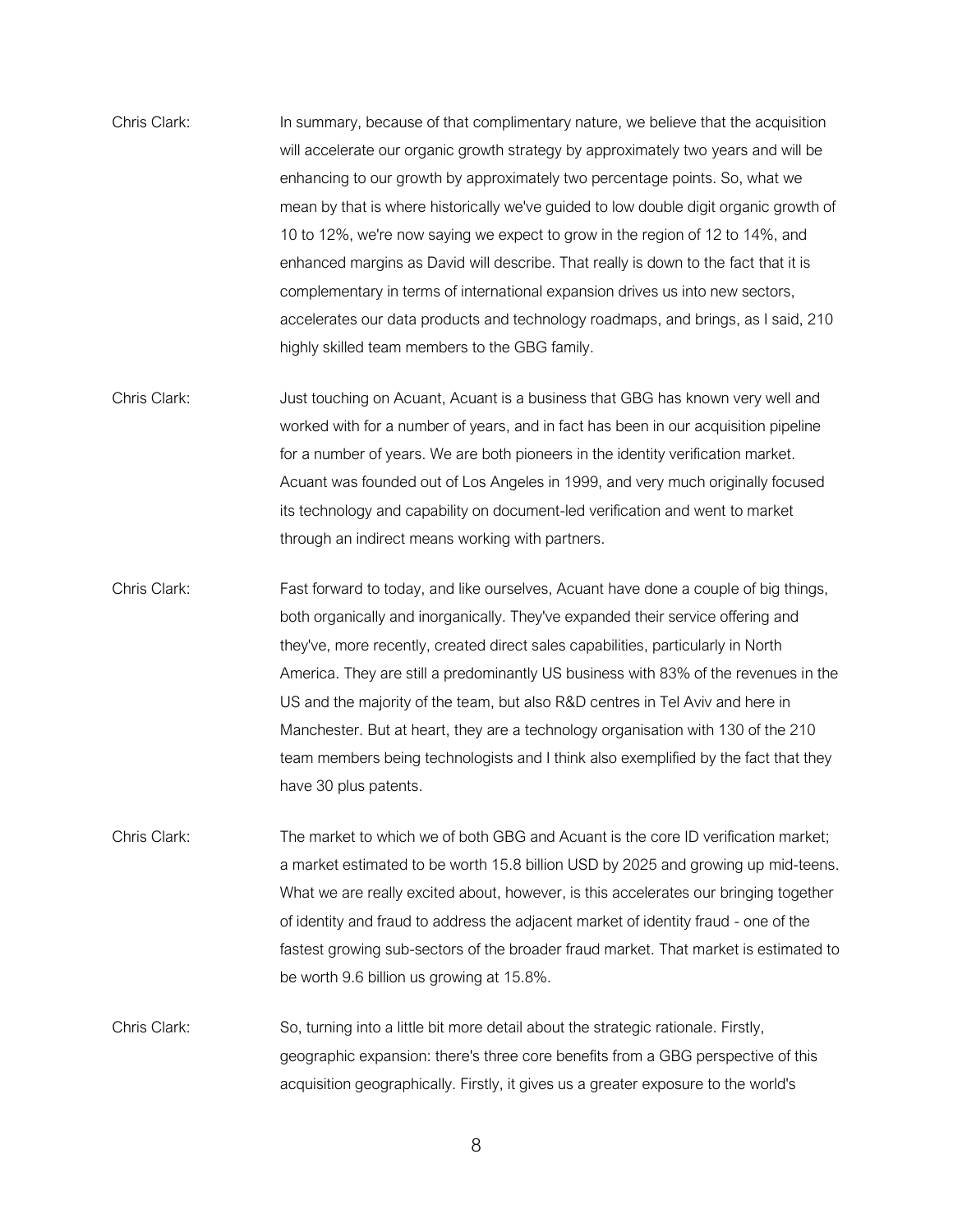largest identity and fraud market, the United States. The US accounts for 40% of the global IDV and identity fraud market. We've had a great deal of success since we first entered the US ID and fraud market through the acquisition of IDology nearly three years ago. With the complementary nature of IDology and Acuant, we believe that having a greater exposure to the world's largest market is a good thing to do.

- Chris Clark: Secondly, because of the global technologies that Acuant has created and our go to market capabilities in Europe and Asia Pacific, specifically Southeast Asia and Australasia, we believe we can accelerate GBGs growth in those geographies, but also negate the need for Acuant to create direct capability in those markets because we can use our own capability set. And last, but not least, I've already mentioned that Acuant, historically, was an indirect operated and indirect go to market model, and about 40% of their business today is indirect. We believe that GBG can use those indirect partners to provide greater services, but also accelerate our further international expansion over time.
- Chris Clark: Looking at a customer perspective, GBG has over 20,000 customers around the world in over 70 countries, and Acuant has over 1,000 direct customers, predominantly in north America. The good news is there is very little customer overlap, probably about 10%. So therefore, there's a media cross-sell and upsell opportunity, particularly in the United States to start with. The other really positive is sector diversification has been a core part of our growth strategy for a number of years and Acuant's history means that they are exposed... significant exposure to what we believe are core strategic sectors for our marketplace; that being healthcare, automotive and government.
- Chris Clark: And then looking at data products and technology, I already mentioned that we believe this deal accelerates us by a couple of years, but just perhaps giving a little bit more colour to that. One of GBG's greatest strengths is our access to global data. And like we have on a number of acquisitions historically, we can use our data and plug that into the global technology that Acuant have created accelerating, not only GBGs organic plans, but Acuant's plans as well.
- Chris Clark: Secondly, Acuant themselves do have unique data capabilities with the world's largest document library with access to over 6,000 document types in over 200 countries, which can benefit our GBG customers. And then, from a product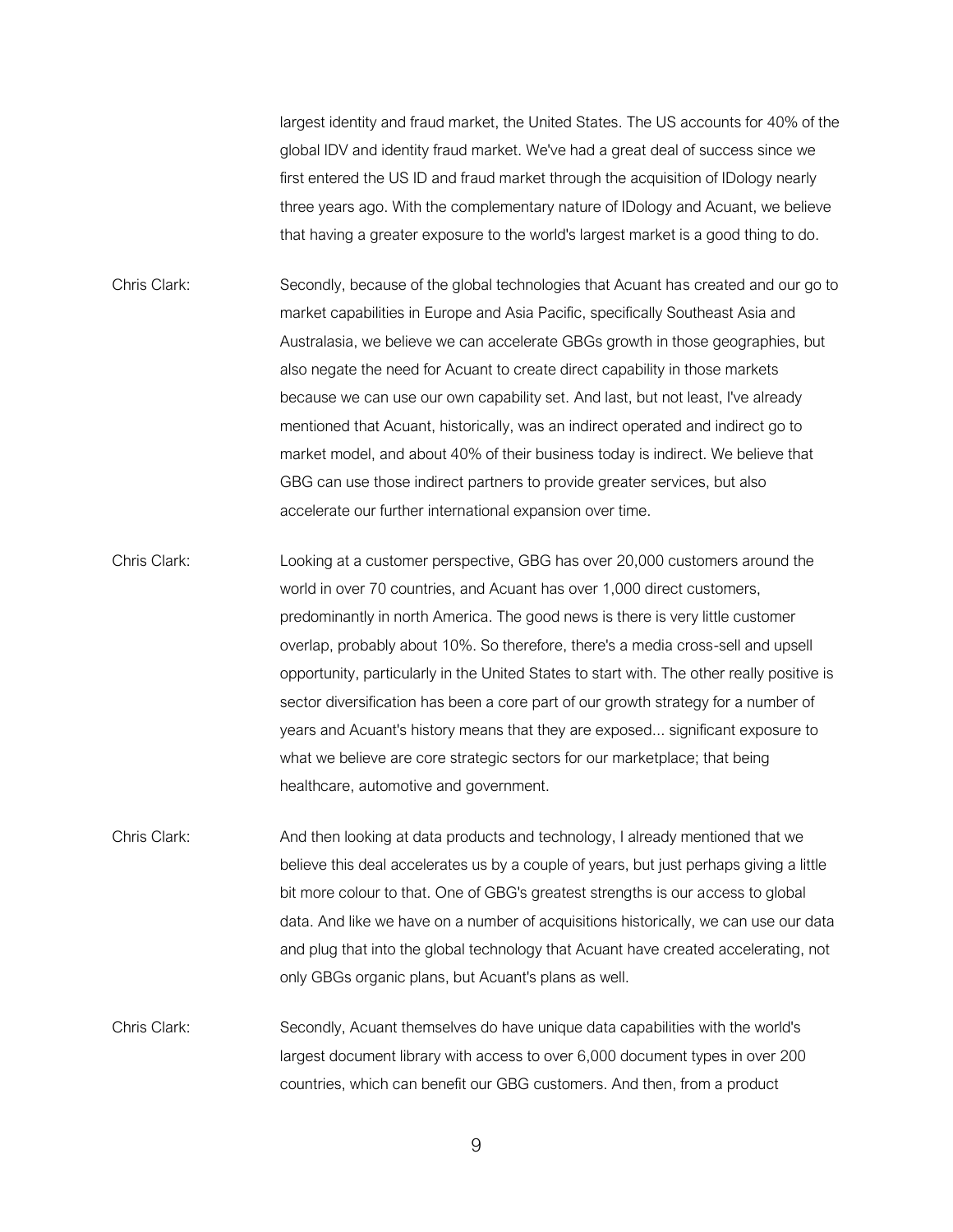perspective, we have highly complementary roadmaps, which means that by joining up our future roadmaps, we can not only accelerate our development timescales, but also, we believe enhance our competitive advantage, and I'll use one example of that.

Chris Clark: I've just mentioned briefly that in the first half in the United Kingdom, we launched a no code like touch ID verification solution targeting the small enterprise. Actually, Acuant themselves, did something similar six months ago in the United States called Acuant®GO. And unsurprisingly, when one looks through due diligence at the relative strengths and weaknesses of both offerings, we believe that we can share learning and accelerate that competitive differentiation.

Chris Clark: And then last, but not least, from a technology roadmap perspective, I've already mentioned that Acuant, at heart, are a technology organisation, and they've built some very strong global technology capabilities such as what a product called eDNA, which is a global data graph that will allow us to... with our data, allow us to accelerate some of our AI and machine learning initiatives, providing greater insight to our customer base. Another example would be some of the work that Acuant have done over the last couple of years in SAS, enabling some of their capabilities, which is highly complementary to our own development roadmaps.

- Chris Clark: So overall, we couldn't be more excited about how these two things come together. And bringing that all together, what this really means is that we can better serve customers requirements from customer onboarding right through to in life fraud detection. It is the coming together of identity verification and for prevention from a customer perspective and, given the complementary nature of our capabilities, we believe extends our competitive advantage. So, on that note, I will pause again and hand to David.
- David Ward: Thanks, Chris. So first, for me, a summary of the acquisition financing itself. As Chris has already said, we have acquired Acuant for an enterprise value of \$736 million, which has been satisfied through a mix of equity issued to the sellers, and cash, which was sourced from a combination of on our balance sheets, a new revolving credit facility, and the proceeds of an equity placing.

David Ward: The relative split of these sources are illustrated by the left-hand bar on this slide. As I said earlier, we have agreed a new, larger revolving credit facility that has replaced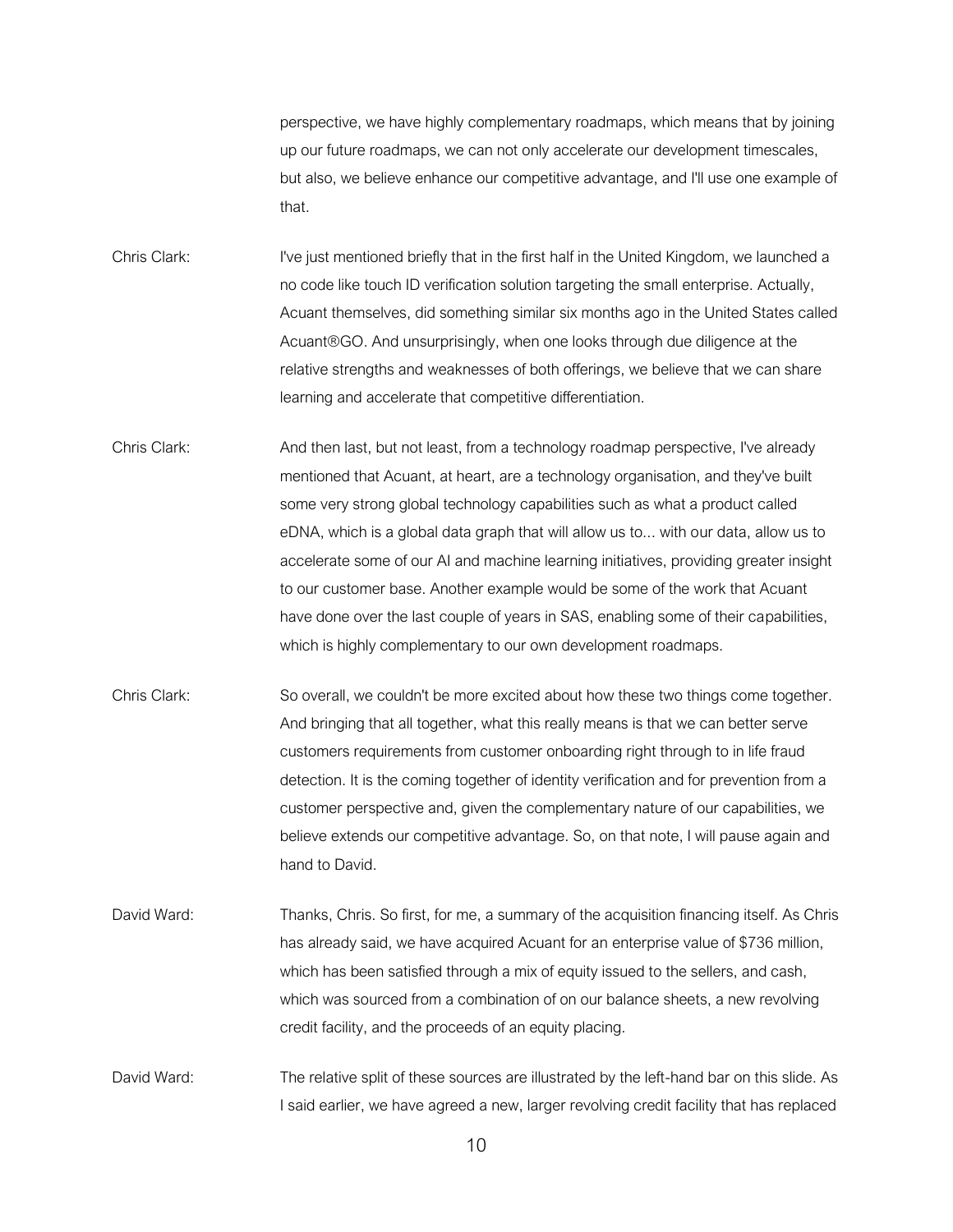our previous facility. This new one is for £175 million. It's a multi-currency facility and we have an initial term of 44 months with two one-year extension options. We're really pleased to have been able to secure this facility, which we feel will be valuable to GBG for many years. For me, it was great to see the banking support that GBG has and the faith in our strategy.

David Ward: I would also like to point out that in determining the financing strategy for this deal, we have been mindful to maintain GBGs prudent and conservative capital allocation policy with the debt draw-down required for this acquisition taking us to a net debt leverage of two times. And due to both of the combining businesses being highly cash generative, we have significant opportunity to deliver from that position really quite rapidly.

- David Ward: Moving to the next slide. Next, I wanted to provide an overview of Acuant's standalone financial profile, which as Chris has said, is attractive to us and has some similarities with GBG's own profile. However, Acuant is growing faster and therefore will be additive to the GBG growth rate. Revenue in the last 12 months to September was 58.1 million, which represents a year on year growth rate of 22% for the calendar year '21, we expect revenues of approximately \$60 million. It's important to note that even more important than the fast and impressive growth is the subscription and transaction revenue growth, and they've been growing a CAGR of more like 35% across the last three-and-a-half years.
- David Ward: As you heard from Chris, the business today derives 84% of its revenues from the US, and so we're really excited about the opportunity to double down on this geography that's been growing for us over the last two years, as well as the opportunity to leverage Acuant's solutions internationally, which we feel have not yet been fully exploited. In terms of margin and profitability, Acuant has operating margins somewhat similar to GBG.
- David Ward: In 2020 and 2021, Acuant had adjusted operating margins of approximately 20% and this is despite the strong investments that have been made in R&D and go-tomarket functions. So, we know that the business has been well invested in and also that there are good opportunities for operating leverage in the medium term. Acuant is also highly cash generative and has strong cash conversion just like GBG and this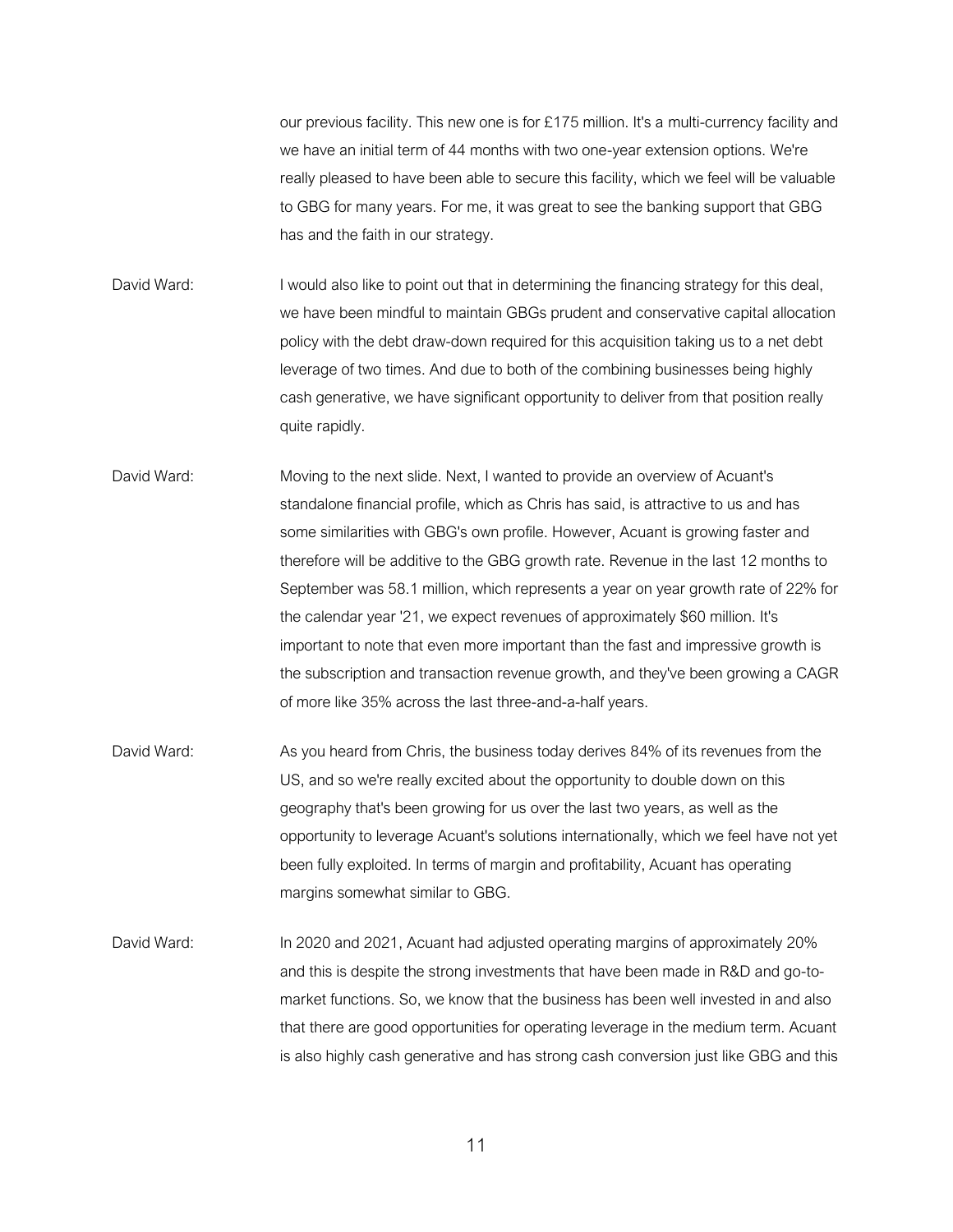is due to the business model, which is now predominantly subscription revenue streams, and whereby revenue and profits are converted to cash quickly.

- David Ward: Turning to my next slide, so now how do think about the combination and the integration? My first comment here is that, as Chris said, we do know the Acuant team very well. It's through our relationships of many years that we have confidence that these businesses will be a great fit together. There is a common sense of culture and a shared technology vision and, of course, we will be appropriately incentivising the team to retain and motivate the team for future growth. That's obviously helped by the fact that a number of the management team are rolling their stock over into GBG stock. Of course, the GBG team is experienced in the integrations with most of our senior team having been involved in our previous deals and I, myself, was very heavily involved in my previous role at Aviva in planning and overseeing the integration of Aviva's very large acquisitions.
- David Ward: We have a clear line by line plan of key integration steps with responsibility clearly assigned. Our integration plan has been designed to ensure that we don't lose any momentum in either the Acuant or GBG teams and so that we make the most of the immediate cross-sell opportunities while also balancing that with extracting the medium term technology benefits. We've committed to £5 million of synergy benefits at the operating profit level from a combination of cost and revenue initiatives. And therefore, we expect the acquisition will be no worse than earnings neutral in FY23, our first full year of ownership, and accretive thereafter.
- David Ward: This acquisition will also be enhancing to GBGs growth rate, which we expect to be two percentage points higher as a result of the acquisition, and also enhancing to our operating margin by one point benefits of the combination are fully realised. So, with that, I'd like to hand back to Chris for a few closing comments.
- Chris Clark: Thank you, David. And in summary, looking back at the first half of the year, we are really pleased with the progress we've made and the results we've delivered. I think once again, the standout is the performance of our talented team around the world, who showed immense creativity and resilience, which given the latest news, could well be required again. In terms of looking forward with the acquisition of Acuant and the way the core business is performing, we're excited about the opportunities, both for the rest of the year and into the future. The board is confident that we will deliver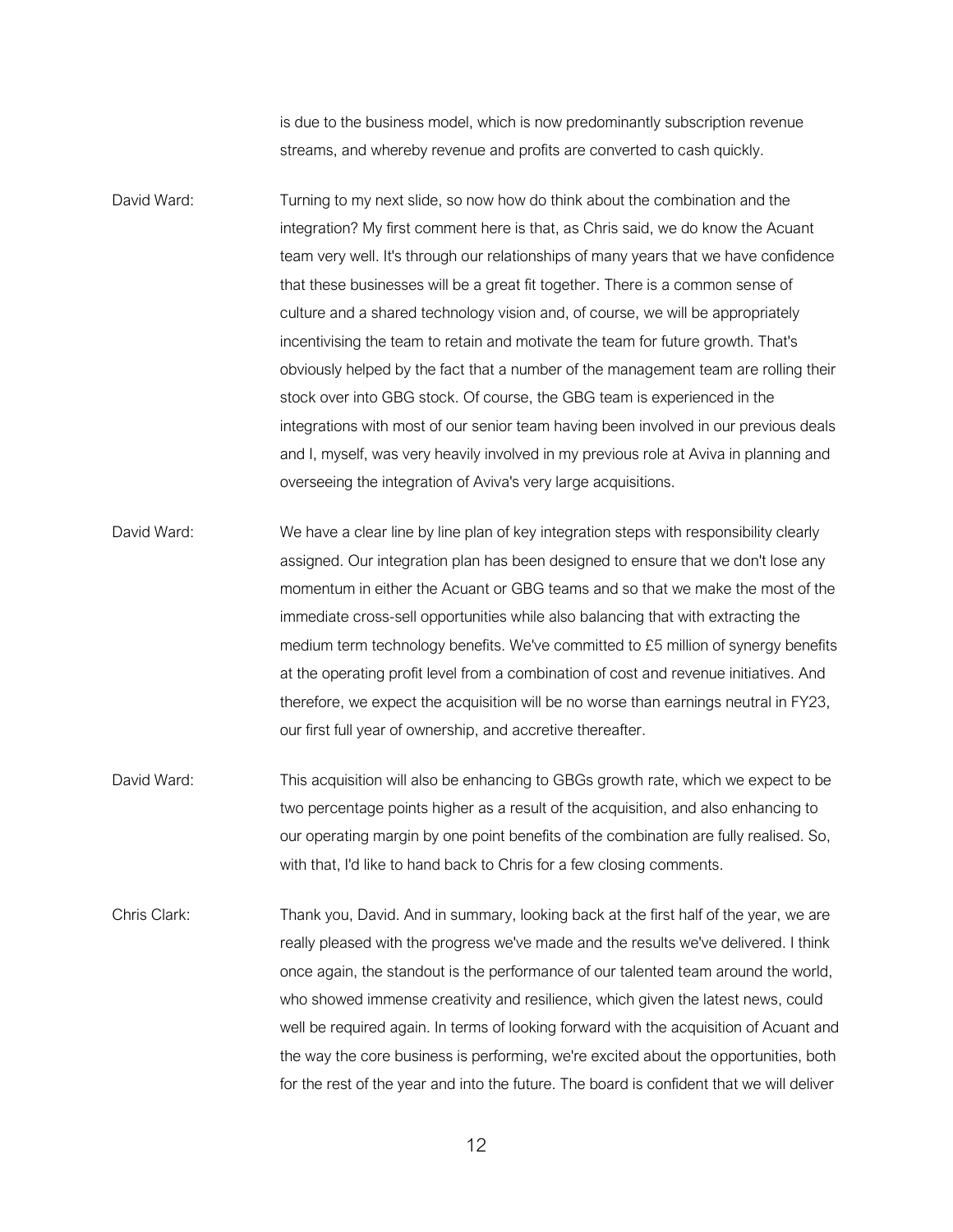in line with expectations, and we believe that we are well set to enjoy a number of strong years ahead. I'd now like to thank my dogs for welcoming the delivery driver, but more seriously, hand back to Sergei for any questions that we might have.

Operator: Thank you. Ladies and gentlemen, if you wish to ask a question at this time, please signal by pressing star one on your telephone keypad. Please make sure the function on your phone and switched on to allow your signal to reach our equipment. Again, it is star one to ask a question. And I take our first question from Tintin Stormont from Numis. Please go ahead.

Tintin Stormont: Morning guys. A couple of questions for me. In terms of pricing of new deals in identity and location, if you compare that against pricing of new deals in previous years, are you seeing any discernible trends, any pricing pressure you're seeing with new players that have come on board? And then secondly, on Acuant's strength and document verification, you mentioned obviously 6,000 documents covering 200 countries. Are there specific new geographies that have caught your eye where you think you can really leverage their strength there and speed up your market entry?

- Chris Clark: Thank you, Tintin. So, taking those questions in turn, in terms of price across location identity, and I'd add fraud as well, I think it is safe to say that over the last couple of years we have seen pricing pressure. I think that's down to a number of factors. I think it is less to do with competition and more to do with the fact that our service is becoming even more mission critical or for our customers. So, if you think that the amount that we're transacting with customers or the relationship we have is gone up in orders of magnitude, and the way that we think about that, people are expecting to get more volume discounts. So, we've definitely seen that as a trend, of people use more services, it becomes a bigger part of spend, and people expect to get something back.
- Chris Clark: And I guess we deal with that, because the way that we think about that is firstly, not a problem, but also expanding the services we offer to customers in terms of upsell. And sort of then looking at it competitively, in some markets, yes, we do see people leading on price, because frankly they don't have the offering that we do. And I think we just think about that as part and parcel of doing business in a growth market and our salespeople being well versed and being able to sell the benefits of a premium offering. Turning to Acuant, I think the way I sort of personally reflect on that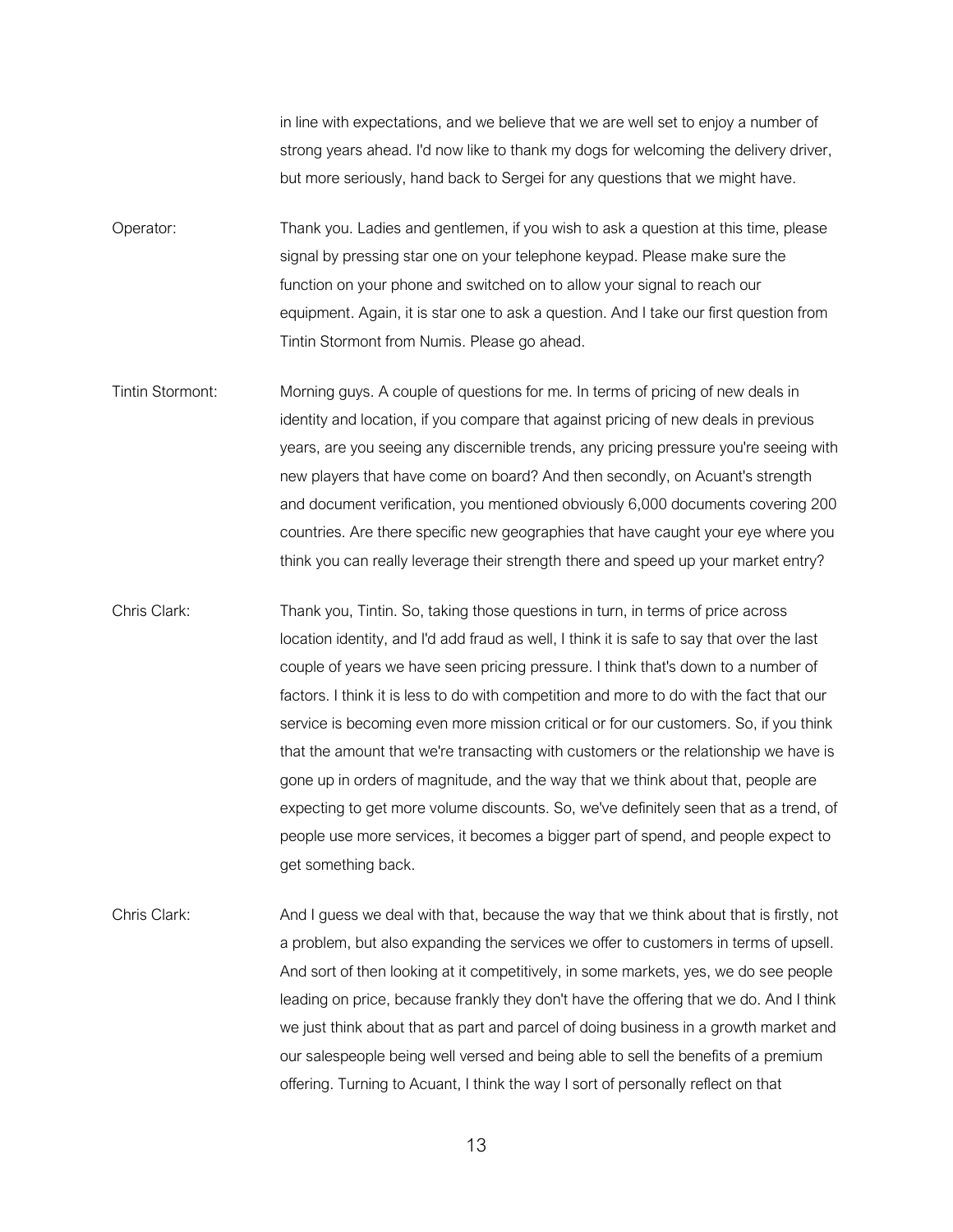question, Tintin, is I think the biggest challenge we'll have in our integration plans is one of prioritisation, because the opportunities are significant.

Chris Clark: And whether it's new geography, enhanced offer, new sector, I think one of our biggest challenges will be to prioritise. As an example, here, do we try and suddenly do something in Latin America because of the document capability? So yes, we are excited about the opportunity that Acuant provides for expansion into new geographies, but I think the way we're thinking about that is as a benefit that we'll look to exploit over time, as opposed to initially focus on, given focusing on other areas that have perhaps lower hanging fruit.

Tintin Stormont: Great. Thanks guys.

Chris Clark: Thanks, Tintin.

Operator: We'll take our next question from Kai Korschelt from Canaccord. Please go ahead.

- Kai Korschelt: Yeah, good morning, Chris and David. Two quick questions, really. The first one was on the Acuant acquisition. So particularly the end markets for automated biometric and document verification. My understanding is there's three, and I think you've put on your slides there are three pretty large and well funded startup type companies in there. And obviously COVID has probably accelerated the sort of greenfield opportunity, in terms of sort of new companies onboarding, et cetera. So, I'm just wondering, how do you think about the greenfield opportunity in that market, and how much more growth is there on a sort of three to five year basis? That's my first question. And the second question was I think one for David. In terms of the organic growth that is baked into your second half expectations, could you just shed a bit more light on that number, because you obviously had a fantastic first half on an underlying basis. So just curious what level of organic growth you're baking in for the second half. Thank you.
- Chris Clark: Thank you, Kai. I hope you're well. I think I understood your first question correctly, which is sort of ... you talk about end markets. I think you meant sectors, but if I've misinterpreted, please do shout, but I think the way we think about this is pre Acuant, we've talked as GBG about having a number of growth vectors, be that geography sector and product enhancement. And we always ... and I think over the last couple of years you've seen us focus on not only FS and some of the subsets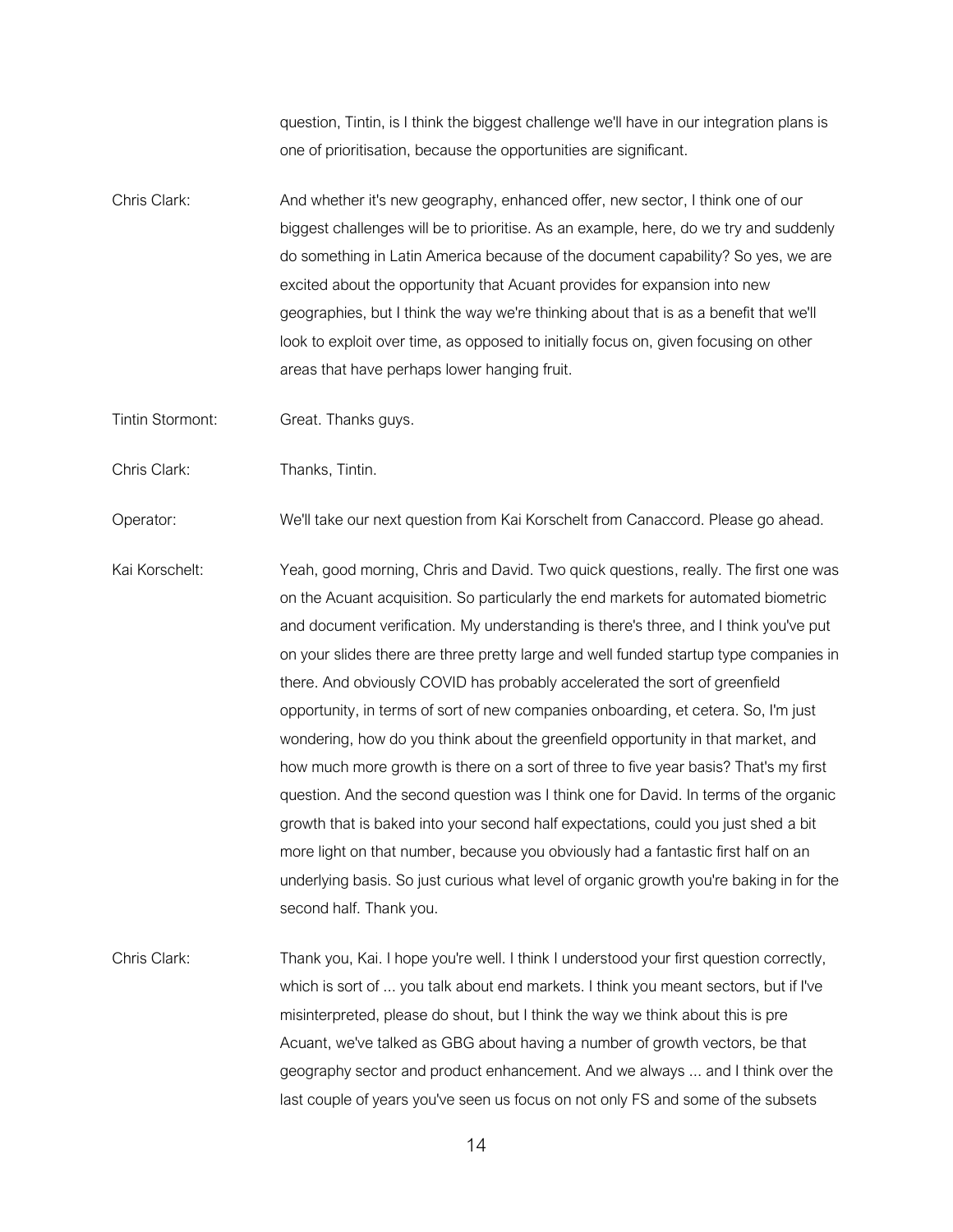within FS as a growth pillar, but also expanding our capability sets across technology, retail. What we saw in the pandemic was a number of sectors, healthcare, I think is perhaps a really good example, and automotive, who we always felt were going to be an opportunity down track, but because the pandemic forced companies to digitise their capabilities, that sector opportunity moved further forward, which is why we're excited by the sector presence that Acuant offers us.

- Chris Clark: So what does that mean? I think it accelerates some of the growth opportunities, or perhaps to put another way, is we wouldn't be able to get all of those organically. And there's definitely going to be a first mover advantage in some of these green fields. So we think that it's a great foothold in some key sectors that we wouldn't have been able to get to ourselves. And we think that that plays out over numerous years, as more and more sectors need the type of services that we offer. And I hope that that does answer the question, Kai. And on that note, I'll hand it to David to answer the second half.
- David Ward: Yeah, thanks Chris. And thanks, Kai, for the question. So, I think the way we think about growth really for the full year as we can came into the year was we faced a couple of known headwinds. We had the US stimulus work that we've talked about in the presentation today. That had a larger impact on the first half but had a smaller impact on the second half. So, we knew we were coming in with that headwind. We are also somewhat expecting a continuing headwind from currency translation in the second half, but stripping away the more unusual effects, on an underlying basis, we would still expect our growth to be in line with our guidance.
- David Ward: So on a standalone GBG basis, still in that 10-12% range, but there are still these moving parts as we came in, as we faced these headwinds. And as we've also talked about, at the end of last year, particularly in Q4, we had some strong impacts from cryptocurrency that, in this year at least so far, we've seen more in the first half. So yeah, a few moving parts, but overall, we do expect to be to come in on a fullyear basis with that 10-12% growth rate.

Kai Korschelt: Okay, great. Thank you.

Chris Clark: Thanks Kai.

Operator: Our next question comes from Julian Yates from Investec. Please go ahead.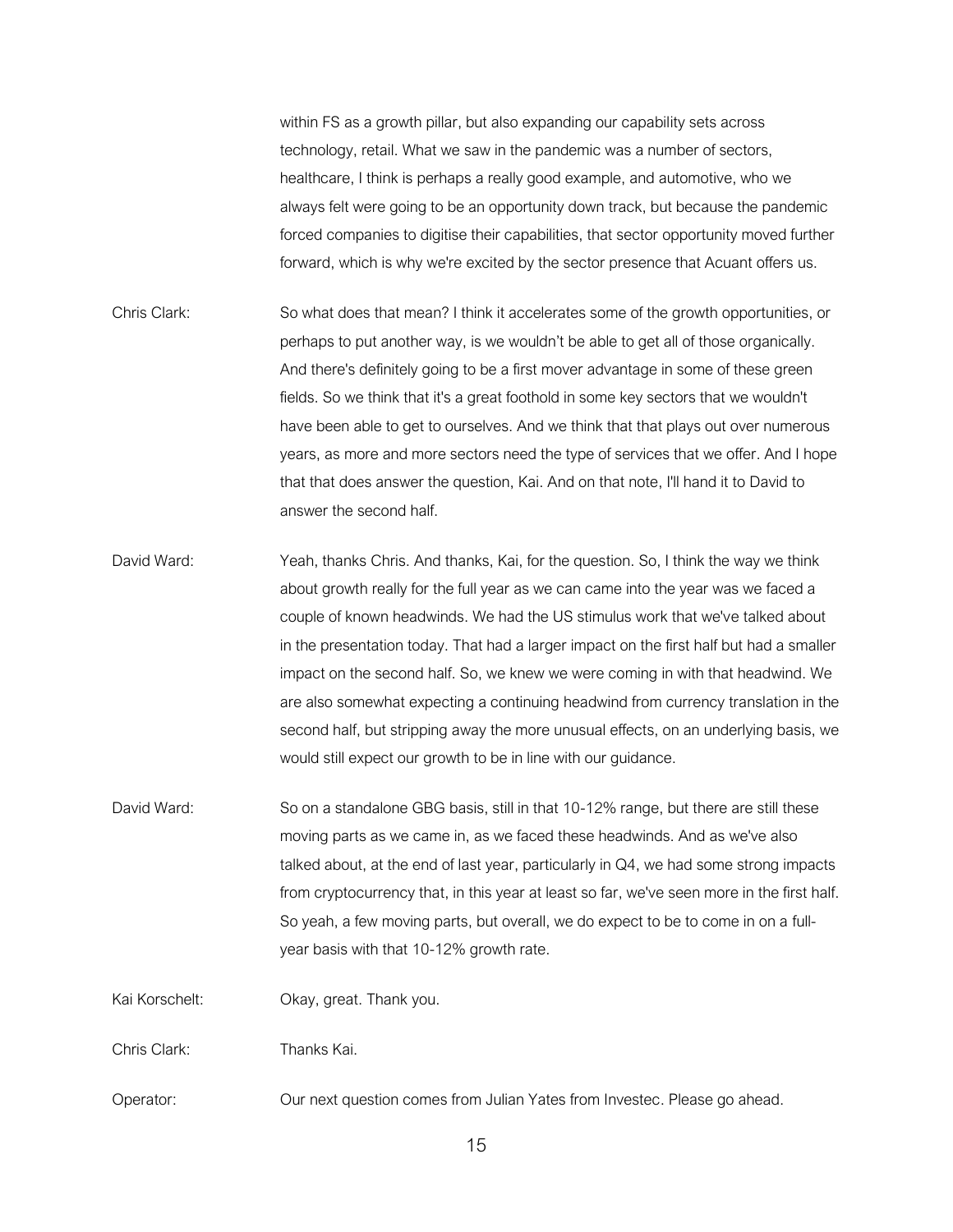- Julian Yates: Yeah, thanks very much. So just a couple of questions from me. Firstly, on the deal, could you tell us sort on the ground practically the customers, were they are asking you for the capability of document verification, as well as your traditional data verification? I'm trying to understand how much of this is coming from customers asking or you feel that you need to do this deal to acquire that technology and to remain differentiated, or is it a sort of just an attractive sort of growth asset in its own right that is a nice compliment to your current underlying organic growth, sort of helping on the overall business?
- Julian Yates: And on that, are there any other areas of the GBG portfolio that you feel that is lacking that could again sort of help with additional sort of M&A from a capability point of view? So that's the first one. A couple of ones in there, I guess. And the second one is very much bigger picture, looking three to five years out. Imagine your sort of potential aspirations for the business. Does this change your thought process in any way? I see you're smiling. There is my perennial question of can this business scale beyond the 25% margin towards 30% on a long-term view, assuming your revenue growth sort of tracks now towards sort of mid-teens growth rate? Clearly just aspirations and ideas as opposed to guidance.
- Chris Clark: Thanks, Julian. And maybe I'll take them both, and then David can talk a little bit more about margin. Firstly, are customers specifically asking for document verification? I think the answer to that, Julian, is very straightforward. What customers ... being a little bit generic when we're talking about 21,000 customers across the world across multiple sectors, but if you forgive me for being rather generic, what customers are absolutely asking for is capabilities that serve the end to end life cycle, from onboarding right through to in life management. And ideally through orchestration, that they want to use as few suppliers as possible, because that reduces their own risk, cost.
- Chris Clark: So, I think it's less about specific document versus data, because that part of the industry has been sort of merging over a number of years, based on the principle I've talked about previously, which is ultimately one isn't better than the other because they all have strengths and they all have weaknesses. And in a world where so many credentials are available on the dark web, then the more validation one can do, whether it's document or data is a good thing. But what customers are absolutely saying is this problem that we are facing, which is how do we offer a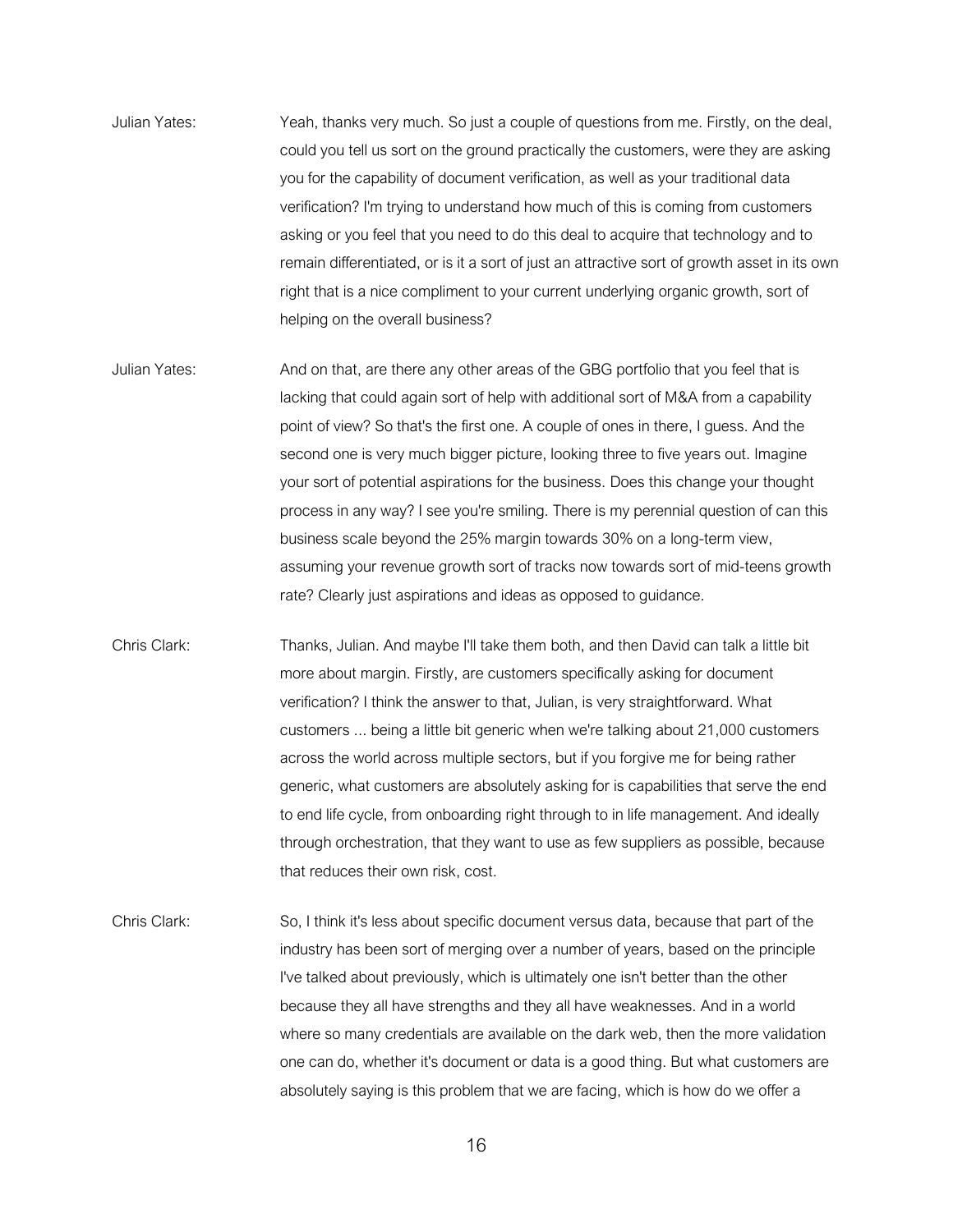frictionless customer journey but protect our consumers, we need to look at this end to end, is something that customers are absolutely saying. So that's kind of how we think about that part. I think on the margin piece, sort of as I said, I'll cover it and then hand it to David to give it a little bit more colour.

Chris Clark: I mean, I think we've been very consistent, and I don't think the acquisition of Acuant really changes the message, which is we believe we can drive margins up if required. And I think the evidence of last year shows that, where we were cautious in the first half of FY21, as we were in the eye of the pandemic, and pushing ... I think margins were up to 27% for the last full year. So we know we can do that, but ultimately, we're not guiding or saying that we think that's the right thing to do, because we do believe that investing in this business is the right thing for all of our stakeholder groups, predominantly because the problem we're trying to solve, which is to stop bad guys, and if we don't keep investing, then the problem for our customers gets bigger.

- Chris Clark: And I think that ties into your capability question, Julian, which is we do believe with the coming together GBG and Acuant, we have significant assets at our disposal to meet the customers' requirements. What we can't predict though, is what bad guys are going to do in the next six, 12 months, and therefore, what other technologies might be necessary. But right now, we feel confident that we have the capabilities in our shop, but what we can't predict is what we may need in 12 months' time.
- Operator: Shall we move to the next question?

Chris Clark: Yes, please.

Operator: James Zaremba from Barclays, please go ahead.

James Zaremba: Hi. Good morning. I had a couple of questions, please. One, just following up on Tintin's one about the kind of competitor environment, clearly a lot of funding continues to go into the space. So, I was just wondering if you could talk from the technology and talent perspective how you see that evolving. Has there been a high level of attrition to private peers over the period, or has that been consistent over the last few years? And then I guess in terms of margin, to your point around volume discounts, what... Obviously Acuant will change the gross margin, but beyond that, how should we expect gross margin to evolve over the next few years? And then the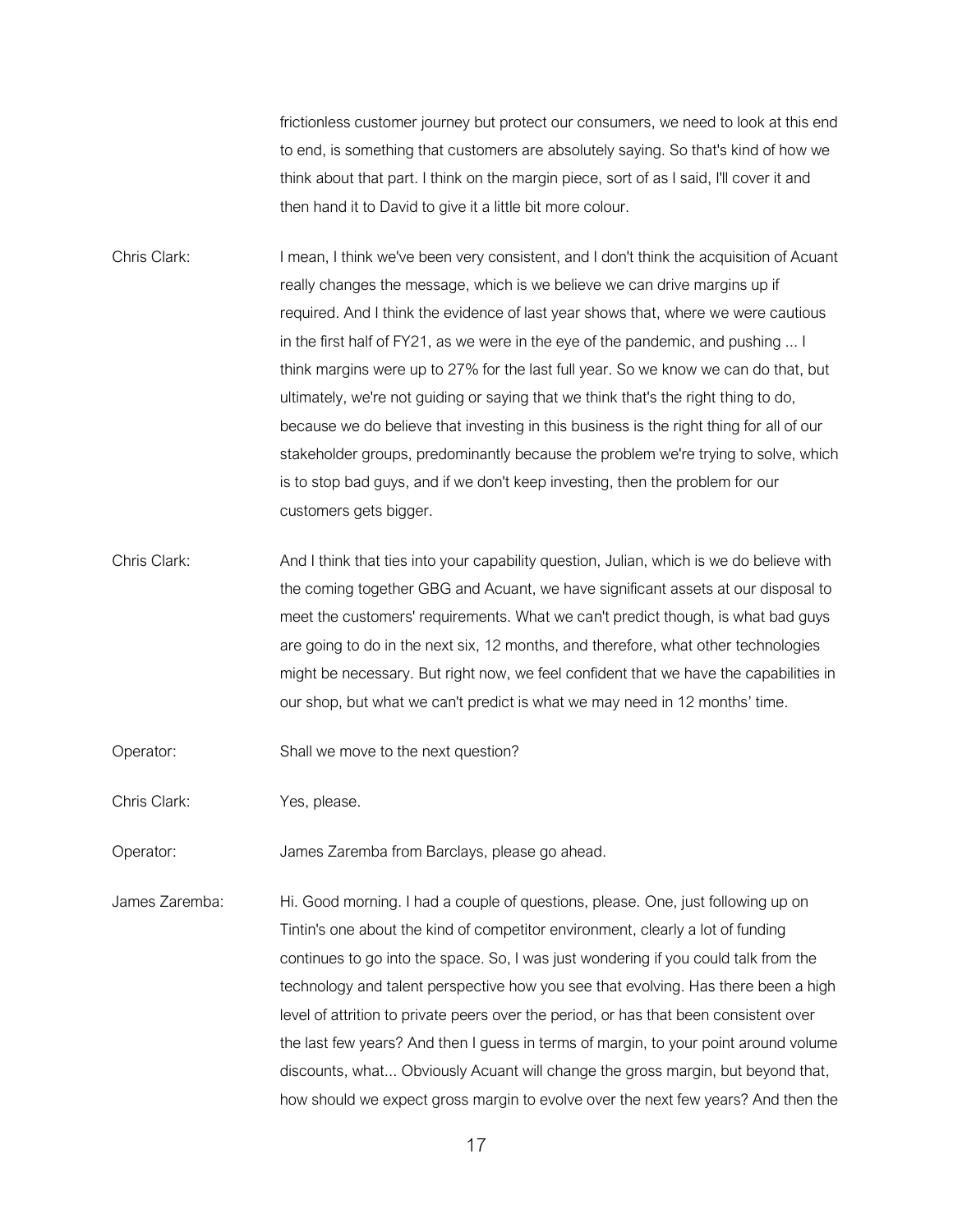last one, again on Acuant would be, in terms of share-based payments, what level should we expect for that in FY23 once it's fully been integrated? Thank you.

- Chris Clark: Thanks, James. And David, welcome back. I'm not sure if you've got the two further questions, but I'll answer the first question and then perhaps pass to David for the second two. So firstly, from a competitive perspective on the impact on technology and talent, I think firstly we are operating in a fast and large market. So, it doesn't surprise us in the least that we are seeing right around the world, new competition. And it's reassuring in many respects that significant money is being ploughed into the space. Equally, we're certainly not complacent and we remain incredibly focused on our competitive differentiators. And I think that's just on that is one of the reasons that we're so pleased about the Acuant deal, because we think it does increase our differentiation on a number of categories, not least in the international space. In terms of technology, there's nothing that we're really seeing in the private world, which is new on the technology front.
- Chris Clark: A lot of the spend, which I think perhaps James plays to the second part of that question is going into hiring and a lot into marketing. And are we seeing that impact our talent? It's very difficult in all honesty to tell how much attrition levels have been impacted by that point, versus the great resignation. Because we have seen a tick up in attrition in the last 12 months, but equally, I would say a lot of that's to do with broader points as opposed to competitive points but only time will tell. And I think we feel very good that although we've seen a tick up in attrition, firstly it's stabilising come down in the last couple of months.
- Chris Clark: And secondly, it's still, we believe well below market averages, but certainly not anything we take complacently and why we have such a focus on making sure we have the best and most engaged. And we innovate with things like our Work, When and Where you want policy, which has been incredibly well received from existing talent, but also talent attraction. So, that's a rather long-winded way of answering that question, James. And on that point, I'll hand to David to talk about the gross margin and share based payments.
- David Ward: Yeah, thanks Chris. And first of all, apologies, I dropped out there. No idea what the technical issue was, but I'm back. I did catch Chris's answer to Julian's question though, on margin expectations and full marks to Chris. I would've said the same, so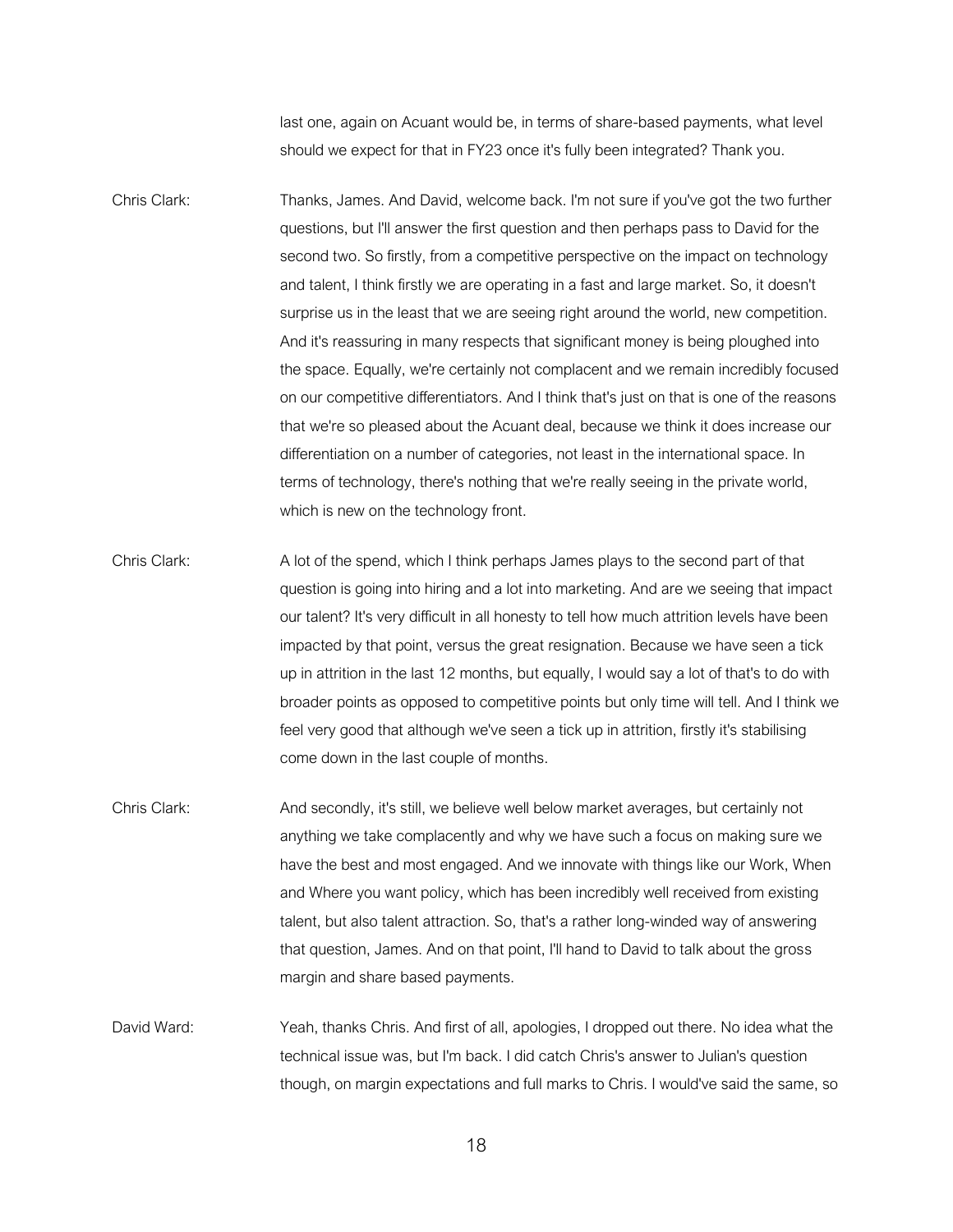I didn't have anything to add. So, then James, on your question, first of all, on sharebased payments, there's a degree of one off award that contributed to the slightly higher charge in the first half. That was something that we felt was appropriate to do an all employee share award. That's not to say we'd necessarily consistently do that, but it was the right thing to do at the time.

David Ward: But looking forward, I think the easiest way to be able to think about share base payments as we move forward is probably model that in line with how our head count might grow. I think that we would expect a similar balance to the share base payment charge as we move forward. Chris, was there a question or gross margin? Because apologies, I probably joined just as that bit was being asked then.

Chris Clark: Yeah, I think James might want to jump back in, but I think broadly David, the question was how do we think about gross margin trending with Acuant?

David Ward: Right. Okay. Yeah. So Acuant has a slightly different gross margin model to GBG. It has a higher gross margin. So, it's closer to 80% high seventies. It does somewhat depend on the revenue mix, but we would expect that to stick around 78%. So obviously, on a weighted average basis, we will see a slight improvement to the group GBG gross margin over time.

Chris Clark: Thank you, David. And James, questions.

James Zaremba: Yeah. Sorry. I could follow-up quickly, Chris, just one of the things I was impressed in this statement was about engagement going up to 94% from an already very high 90%, but higher attrition in the period. Is it just a case that you can't please anyone, when, I've seen more broadly companies talking about more working policies and et cetera? Again, one of the risks is people feel are less attached to each other and therefore maybe you do have a risk of losing more people because they have a great work life balance, but maybe they're not as friendly with their colleagues. Is that an ongoing risk? And how are you trying to manage that?

Chris Clark: So, James, this is a topic that as a number of people in our school know, I'm incredibly passionate about and can talk about for hours. So quite happy to pick it up offline. But I would humbly say that any business that isn't worried about cultures and dynamics in a post or whether post is the right word, but in a post pandemic world needs to have their head examined. I think it's a change that every workplace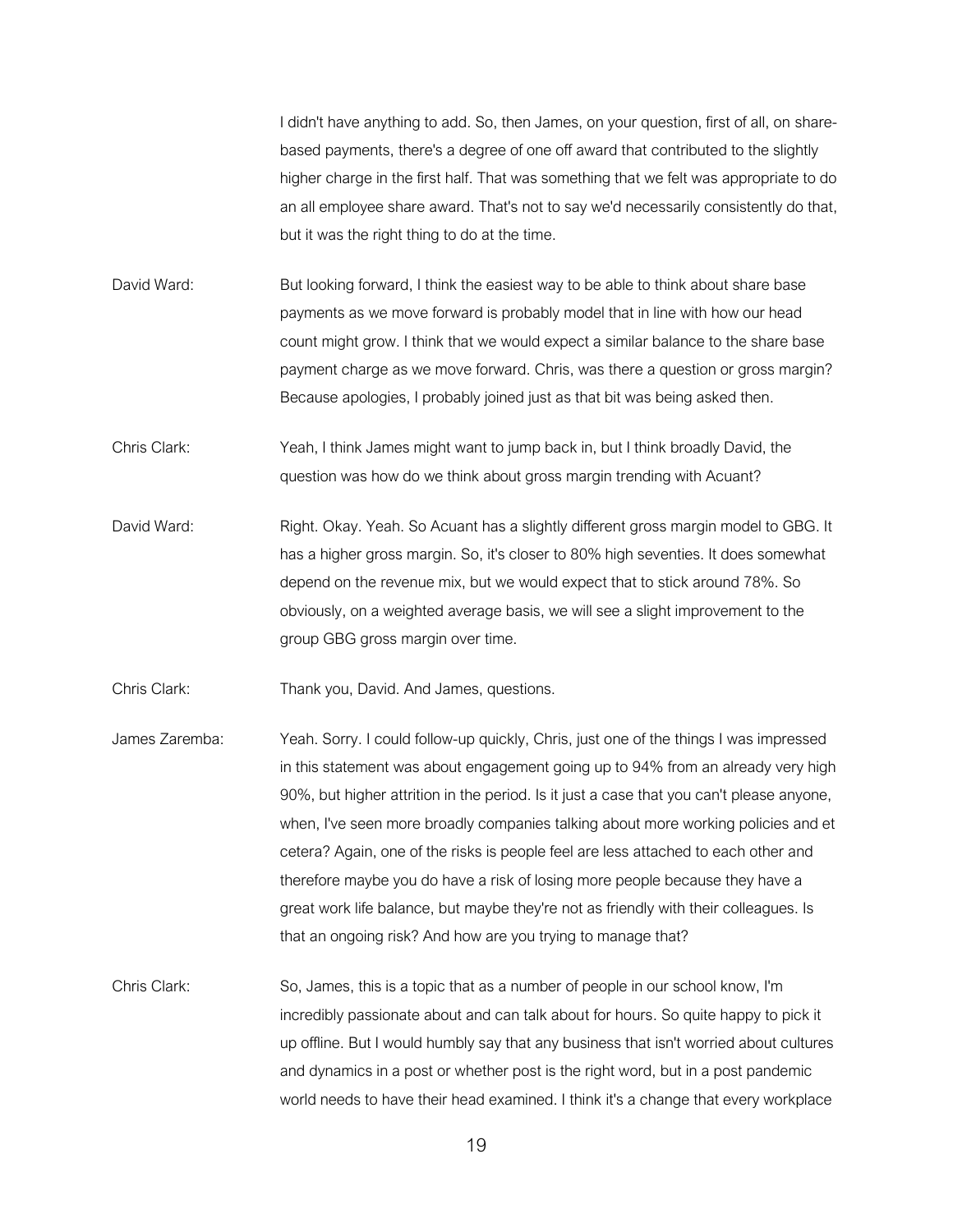now faces, how do you meet the needs of an evolving and rapidly changing employee base? And I think our view of that is firstly, you can't please all the people all the time. Secondly, we don't have the answers. It's our teams who have the answers. And a lot of our people policies are built bottom up. And I think as much as we introduced our work when and where you want policy, as you say, James, that equally has a knock-on effect that perhaps some of the culture is dissipated.

- Chris Clark: So, how do you make your workplace environment? How do you get people to engage, come together, change your spaces? It's a complex topic and I'd argue no one has the answers, but it's something that we feel that we're innovator in, but equally certainly, not complacent. And I also think that anyone is from understanding what the answer is. Because I think individuals' preferences are and will continue to change over the next couple of years.
- James Zaremba: Thank you.
- Chris Clark: Operator do we have any further next question?

Operator: Yep. We have Paul Kratz from Jefferies. Please go ahead.

Paul Kratz: Hi. Thanks everyone for letting me on. Just two questions in my end. You presented this term figure in the identity market; I think that showed the market was valued today something around \$9 billion. With Acuant, how does that change your ability to address that? And maybe the other way to ask that is, if I were to take Acuant out, what was your term previously of that nine billion? Or what could you directly address? And then maybe the second question is, you talk about the identity fraud side of the business, that's closely interlinked with your application fraud business in the APAC region. Can you walk us through the motions of how you'd integrate those two businesses? Because my understanding is, the fraud business in the APAC region is primarily on prem, whereas Acuant, you're looking at largely a cloud-based business. So, I just would like to understand what are the investments you need to make to integrate those two products and to get that cross sell or to realise that cross sell opportunity in the first place? Thanks.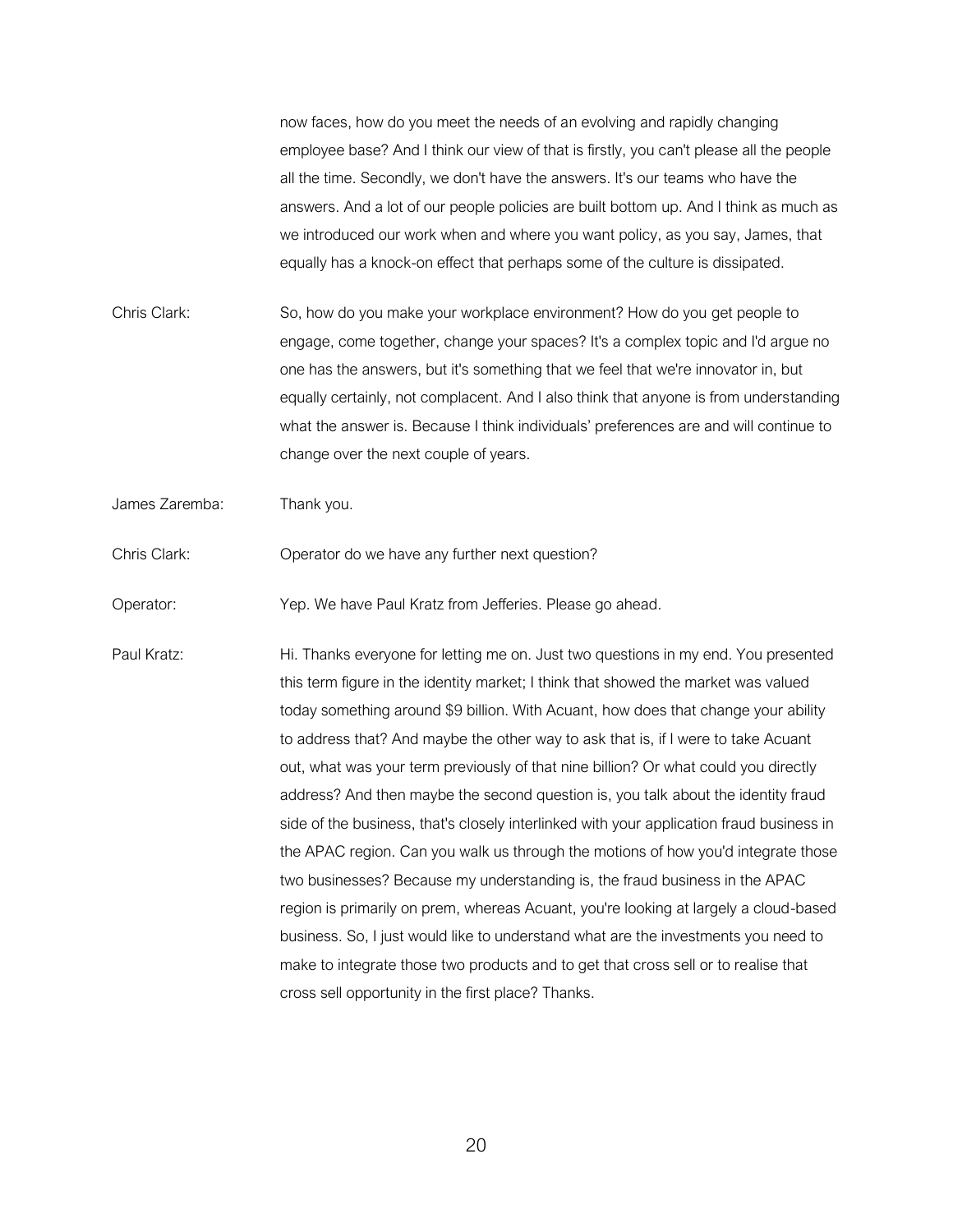- Chris Clark: Thanks, Paul. I'm going to have to keep this brief, because I think we're coming to the top of the hour, but the total adjustable markets that I quoted are in the slides are firstly, the core identity verification is according to markets. So, market that's valued at 15.8 billion US, growing at mid-teens. What does the acquisition do? I think your question, Paul, was what does the acquisition do in terms of increasing that? I think the way to think about it really simply is 40% of the market is in the US. So, what we've done is increased our exposure to more of the market, particularly the US. That's probably the way to simply answer that question. And then in terms of the adjacent sub-sector of fraud, identity fraud, again, we've talked, I think consistently about our vision being, bringing identity and fraud together, because in reality they aren't really separate, which starts to play some of your integration questions as well, Paul. and now, what's interesting is that we've got market analysis talking about and defining that market and defining it as identity fraud.
- Chris Clark: And talk about that being a market growing at 15.8% and valued at 9.6 billion US dollars. What the acquisition of we believe of Acuant does is just put us in a stronger position to be a leader in the emerging identity fraud market, because it is really about the coming together. So, I think it cements our ambition, but we believe creates a real leader in that adjacent sub-sector. And then in terms of integration, I think Paul, the way to think about it is that all these things are components. So, there's components of the technology stack that Acuant have that we can plug into our offerings, the existing offerings. It's case of one product. It's more about technology build, because ultimately what we're trying to do is solve that end-to-end customer life cycle. So, there's components of the Acuant fraud suite that we can plug and play into our own offerings for our banks in Malaysia.
- Chris Clark: And if you think about that from a customer perspective, what we see in our space and what everyone sees in our space, isn't particularly in sectors that have used variety of identity and fraud services, historically isn't a rip and replace. It's layering solutions. And we can do similar in terms of our offerings. So, we believe that as components of Acuant offering, we can offer to our customers in Asia pretty darn quick, and we're in detail planning as we speak and there's teams in the US this week going through some of that.

Paul Kratz: Okay. That's really clear. Thanks.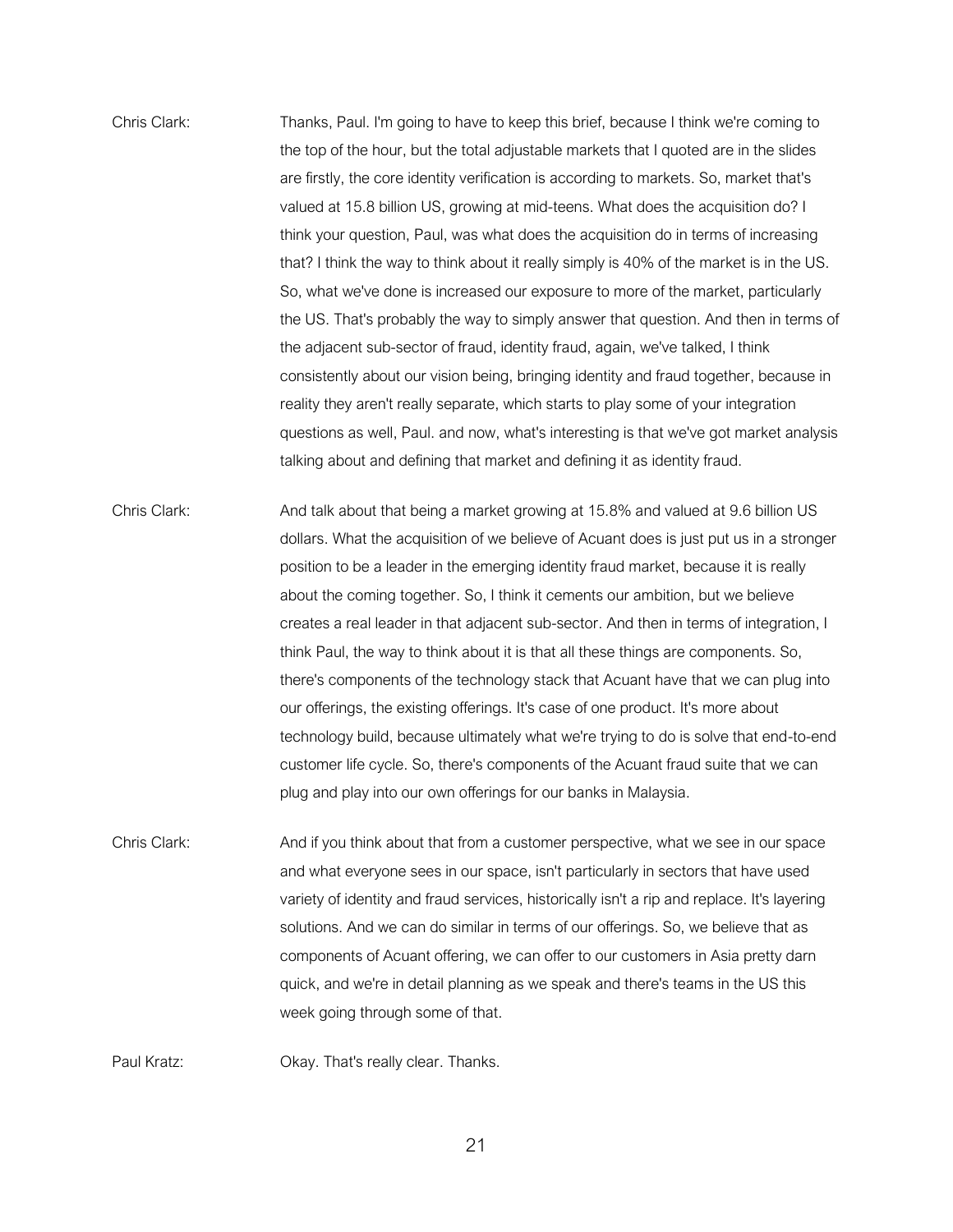Operator: And our last question in the queue comes from Bharath Nagaraj from Berenberg. Please go ahead.

Bharath Nagaraj: Hi, good morning. Thank you. I'm just trying to understand how the Acuant acquisition helps bring about this common journey or the orchestration layer, as you said. Maybe the other way to ask the question is, what's your integration plan with regards to the technology on the front end and the back end? And the second question that I have is, do you think that the data driven solution can at all be cannibalised in the future by the document driven one? Because ultimately, they're trying to do the same thing, and maybe the data-driven solution is, I don't know, has more friction compared to the document driven-one. So just wanted to understand your thoughts on that. Thanks.

Chris Clark: Yeah. Thank you. I'll do the second question first. I think anyone in the industry, whether you're from a document world or a data world would very consistently say there's pros and cons of both, and that they are entirely complementary, not competitive. So, for a variety of reasons, most notably is that no one system is bulletproof. So, they're entirely complimentary and it is just why you see people making moves. In terms of the technology integration, I'm not sure I have time to do justice to the huge amounts of work we've done over the last number of months, given there's integration plans. But I'll come back to perhaps one of the answers I gave to the Tintin's question about geography. Our biggest challenge is prioritisation. And we are busy working through that now in terms of what is simple and very simple is how you plug data into technologies.

Chris Clark: We've done that time and time again in acquisitions over the last decade. And we know it gives immediate uplift to our customers. So, it starts with the data layer, and then from a technology perspective really, building on my response to Paul's question, it is more about components, and what we've got is a three-year technology integration roadmap in terms of using different components from single RESTful APIs, right through to some of the cloud-based services. And, as I said, I can't really do justice to the detail planning, but it starts with data and then the technology, it's from, how do you make it easy for customers consume, right through to how do you ensure that the products provide better insight to our customers, but more than happy to pick it up in more depth if required.